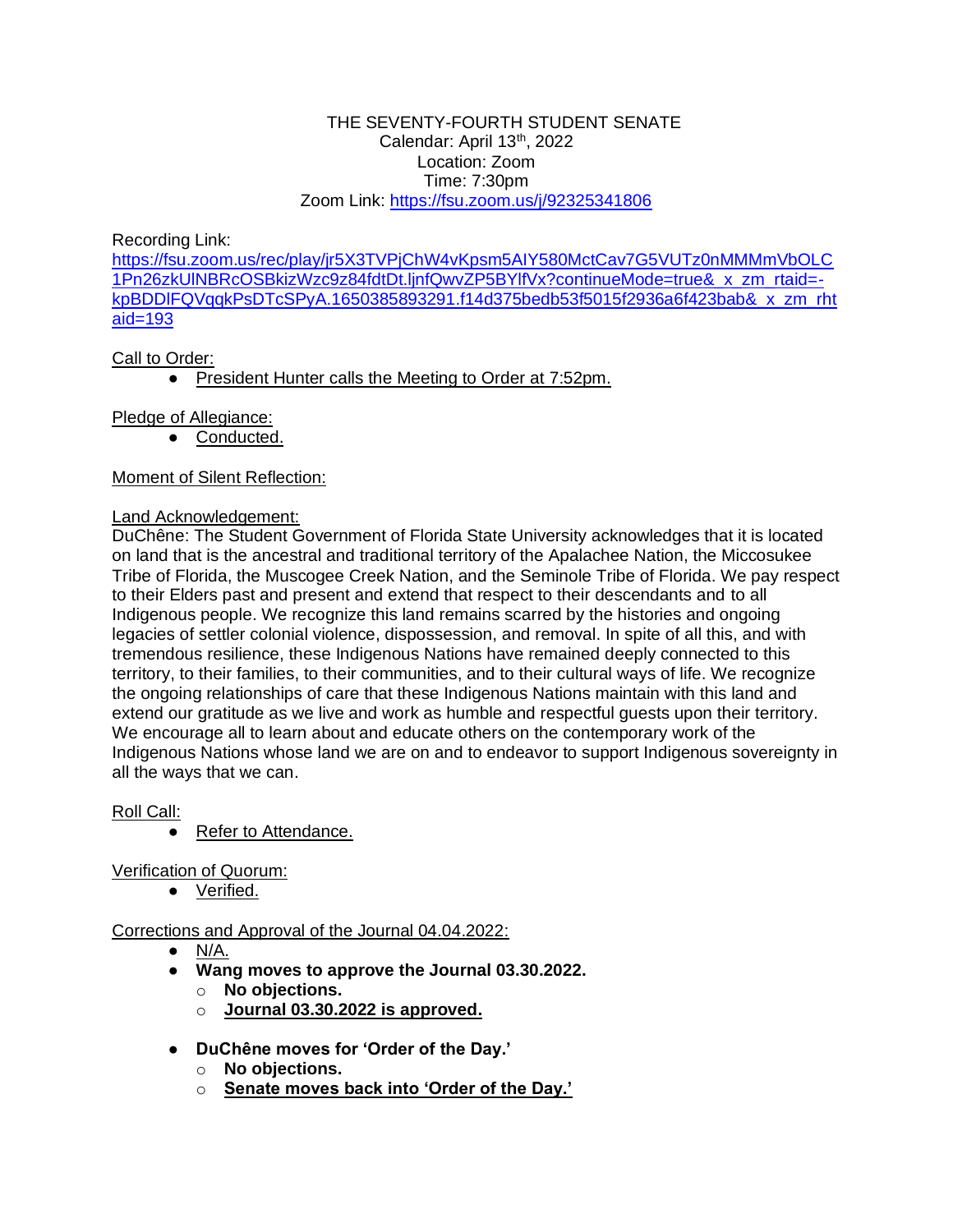● *Senate moves into 'Messages from the Executive Branch.'*

Student and Non-Budgeted RSO Comments: None. [https://fsu.qualtrics.com/jfe/form/SV\\_b9EVvRotPr4y03r](https://fsu.qualtrics.com/jfe/form/SV_b9EVvRotPr4y03r)

Special Introductions and Announcements:

- **DuChêne moves to unlock the Calendar and move into 'Corrections and Approval of the Journal,' Tucker seconds.**
	- o **No objections.**
	- o **Senate moves back to 'Corrections and Approval of the Journal.'**
- *Senate moves into 'Corrections and Approval of the Journal.'*

Messages from the Executive Branch:

- Student Body President Gabadage: Good evening, Senate. Congratulations to all of our new Senators. For housekeeping information: the three of us won't be officially onboarded trough HR until April  $25<sup>th</sup>$  (we can't access any emails so if you have anything of concern, please reach out to us via our personal emails), and as required by statutes we are here to present the organizational structure of the Executive Branch for our administration in the coming year. The following positions will be open as soon as applications are open on the SGA website, hopefully by the end of this week with a brief description. Within the Executive Office of the Student Body President we will have the following positions: Chief of Staff, Deputy Chief of Staff, Deputy Treasurer, Deputy Advisor, Press Secretary. As for the entire Cabinet there will be an Administrative Director, Director of Diversity, Equity & Inclusion, Director of Investment, Director of Academic Engagement, Director of Health, Safety & Wellness, Director of Student Accessibility, Director of Sustainability, Director of Special Projects, Director of Appointments, Director of External Affairs, Director of Communications, and Director of Outreach. That will be the entire Executive Branch, making it twenty individuals with the three of us included. Descriptions will be on the website.
- Student Body Vice President Adams: Those Cabinet positions directly correlate with priorities of our administration such as Diversity, Equity & Inclusion, Academic, Internal Affairs, Health, Safety & Wellness, Investment, Sustainability, etc. We also wanted to thank you all for showing up and congratulations to the newly inaugurated Senators – Brandan and I came from the Senate, so we hope to have a collaborative relationship with all of you. We will have an open-door policy so if you have any questions please reach out. Thank you for showing up and congratulations.
- Student Body Treasurer Louis: Congratulations again. We will have an open-door policy to ask questions, so please feel free to stop by.

## Messages from Agency and Bureau Directors, SGA Organizations Officers and Employees:

● JSU Director Gabay: Congratulations to all of the new Senators. My name Brandon Gabay - I serve as the Director of the Jewish Student Union (JSU) (one of our seven identiy0based organizations at Florida State University) – and I wanted to give a few updates. Firstly, out Executive Board applications are open right now and close Friday (4/15). This Friday (4/15) starts an important holiday in the Jewish religion called Passover. Because of this, a few members of my board and myself have been working with Seminole Dining to start this Friday (4/15) for the very first time kosherstyle dining at Florida State University. This is important as it has never happened before. If any of your Jewish friends are having trouble looking for food to eat during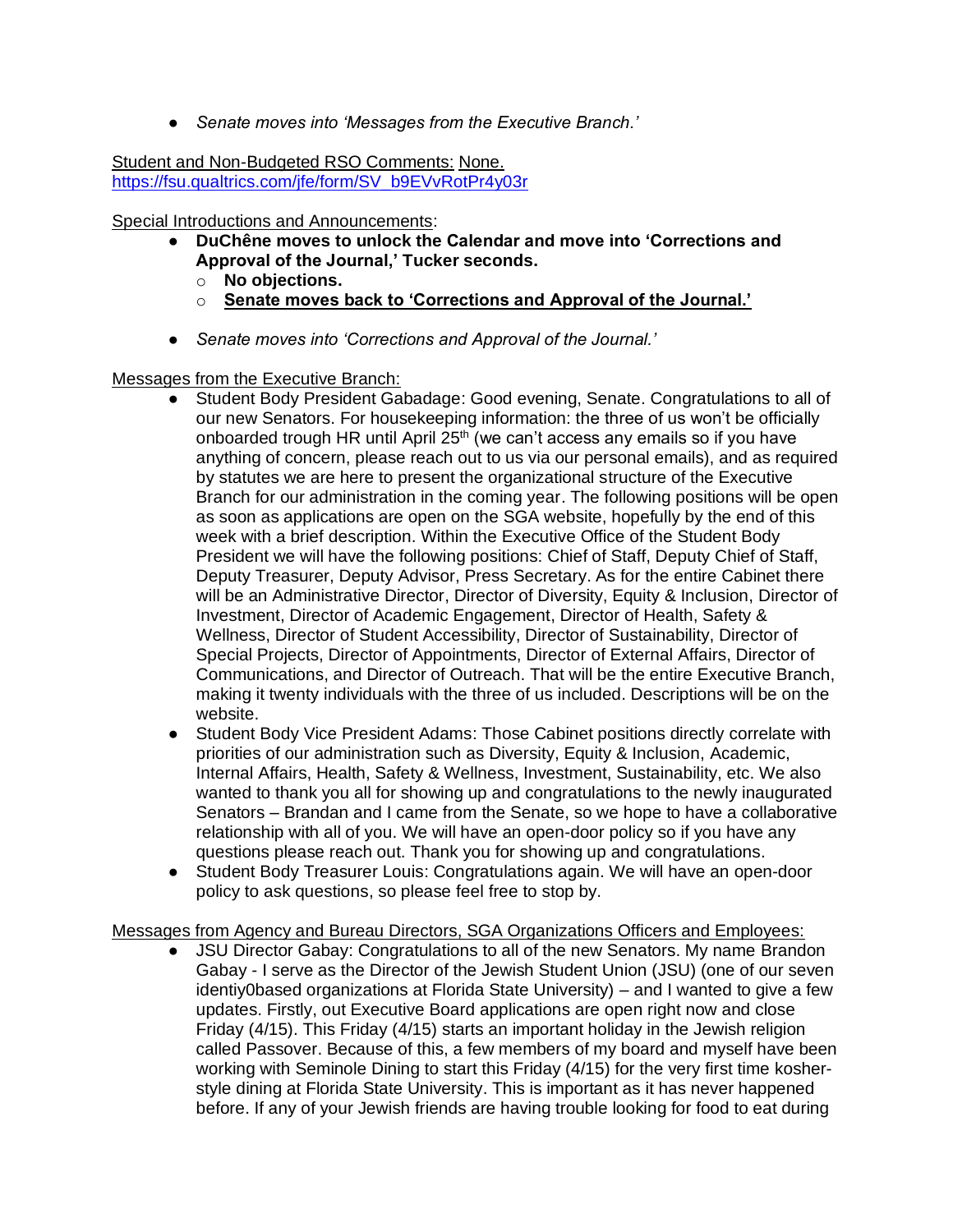Passover, Seminole Dining has them covered. We have posted the menu for Suwannee and Seminole Café on our Instagram. Finally, our last two events coming up before the end of the semester include a chocolate seder next week, which our Director of Programming has been working very hard on. A seder happens during Passover where instead of the traditional foods had in a seder they are being replaced by different types of chocolate – if you like chocolate you should come. Lastly, we are partnering with a few agencies during finals week to provide bagels and coffee for everyone on April  $25<sup>th</sup>$  of finals week. If you're looking to calm down and get in a good headspace for finals week, come find us on Landis Green. Have an amazing first Senate.

Messages from the Executive Cabinet: None.

Messages from the Class Councils: None.

Messages from the Congress of Graduate Students: None.

Messages from the Judicial Branch: None.

Messages from the Union Board and Student Engagement Ambassadors: None.

Messages from the Campus Recreation Board: None.

Report of the SGA Accounting Office: Remaining Balances: Senate Projects \$5,020.22, PAC \$40,127.00, RTAC \$4,828.00, and ORG Fund \$0.00

Report of Senate Liaisons:

- Diaz: As HLSU's liaison I wanted to announce that HLSU is partnering with the Cuban American Student Association (CASA) this Friday (4/15) to have an international coffee hour at the Globe.
- $\bullet$  Tucker: I am the liaison for the Criminology SLC, and tomorrow (4/14) we are bringing in a Director from the DEA. I know some of you have mentioned an interest in the FBI and this is a great way to learn about the federal law enforcement process. It will be at the Globe, room 2500 from 6:00pm-7:00pm tomorrow (4/14).
- Fronczak: I am the liaison for the IRHC. There are nine Hall Councils across our campus dorms and are oftentimes one Hall Council for every two dorms. They will be attending the Torch Awards April 19<sup>th</sup>. The current Director of IRHC will be leaving the department and the current Associate Director will be taking her spot. I also had the opportunity during Bureau Review with Internal Affairs to meet with the current Student Director on being their liaison, who also came to talk about IRHC on behalf of the Bureau to Internal Affairs.
- Bettley: I am the liaison for Florida PURG Students a non-partisan organization here. They are hosting an event on Earth Day and if anyone wants to get involved in the volunteering process, they are looking for volunteers. I will be sending the graphic in the Senate chat if you would like to come. They are looking for volunteers to have increased voter registration on campus for the upcoming midterm elections in the Fall. If any of you are interested, please contact me.

Report of Committees: N/A.

- Judiciary
- Internal Affairs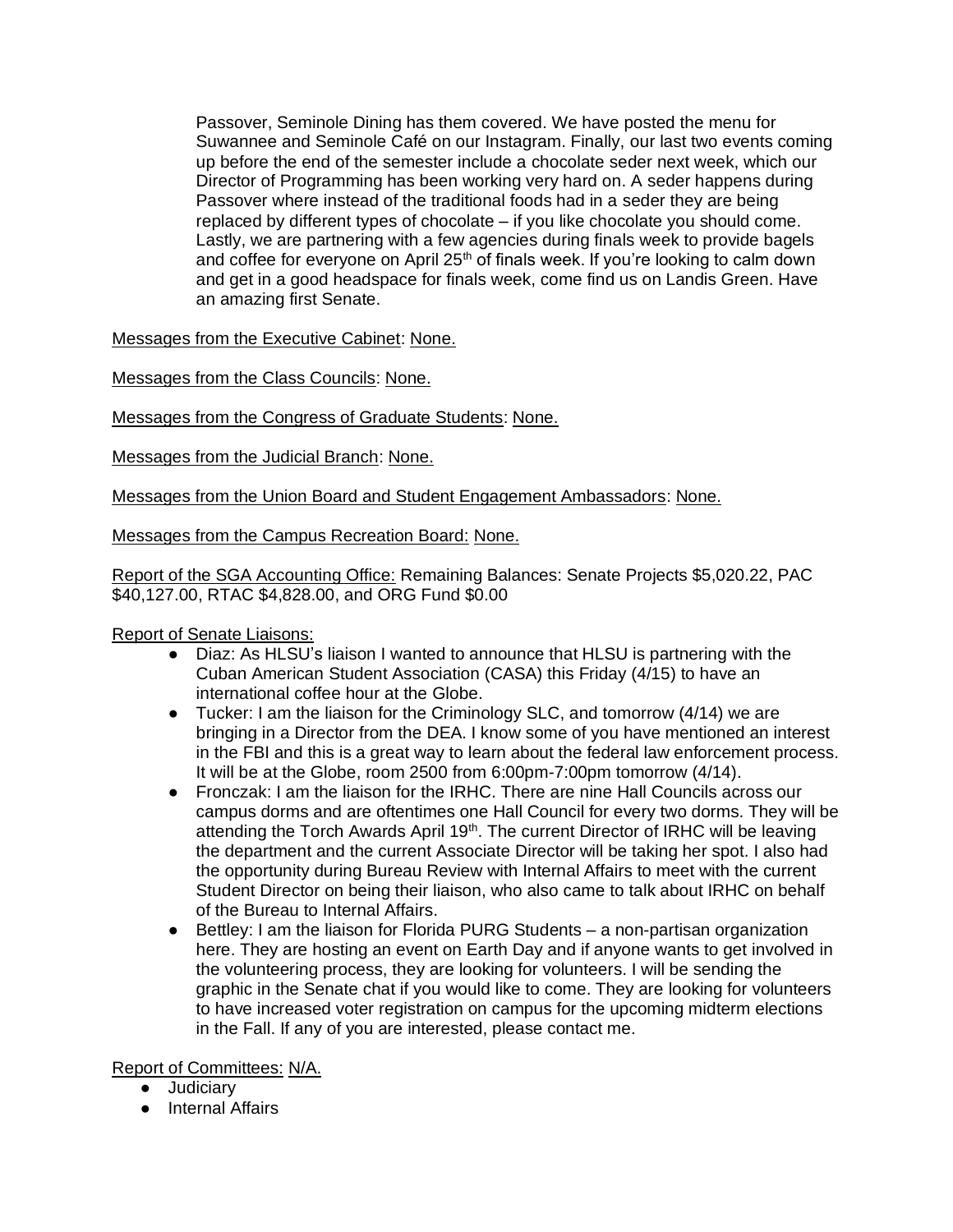- Budget
- Finance
- Student Life
- Rules & Calendar

## Senate Confirmations:

Confirmation of Senators Absent from Inauguration

● *President Hunter conducts the Oath of Office for Senator Hitchcock.*

# Consent Calendar:

CR19 Sponsored by Senator Roy (P) To fund the FSU Chapter of the NAACP and Diverse World Fashion Magazine.

- **Diaz moves to enter 'Finance as a Whole,' Wang seconds.**
	- o **No objections.**
	- o **Senate enters 'Finance as a Whole.'**
- *Senate moves into 'Finance as a Whole.'*
	- Opening Statement:
		- o Good evening Senate, my name is Tyler Roy Chair of the PAC committee, which is a Committee full of non-Senators which funds RSO's and clubs around campus to ensure they can put on the events they desire and receive proper promotional materials. On Friday (4/8) we had a special session where we heard FSU chapter of the NAACP and the Diverse World Fashion Magazine – both of which were tabled by PAC over the past few weeks. NAAC is requesting one-hundred t-shirts for \$999 for their members and some members in the student body. They will most likely distribute these next semester. As well, the Diverse World Fashion Magazine – which works with those who wants to pursue anything in fashion/modeling/design so that they can produce an official magazine to get something created while in college – would be funded \$1000 for quantity of ninety or around one-hundred magazines. We are not fully funding them. They did a lot of fundraising on their own. If anyone has any questions, or any questions about PAC in general, I look forward to speaking with you.
	- Technical Non-Debatable Questions:
		- o No speakers.
	- Roundtable Discussion:
		- o Point of Information: Folwell to the Sponsor: Will the last line be updated to the current Student Body Treasurer?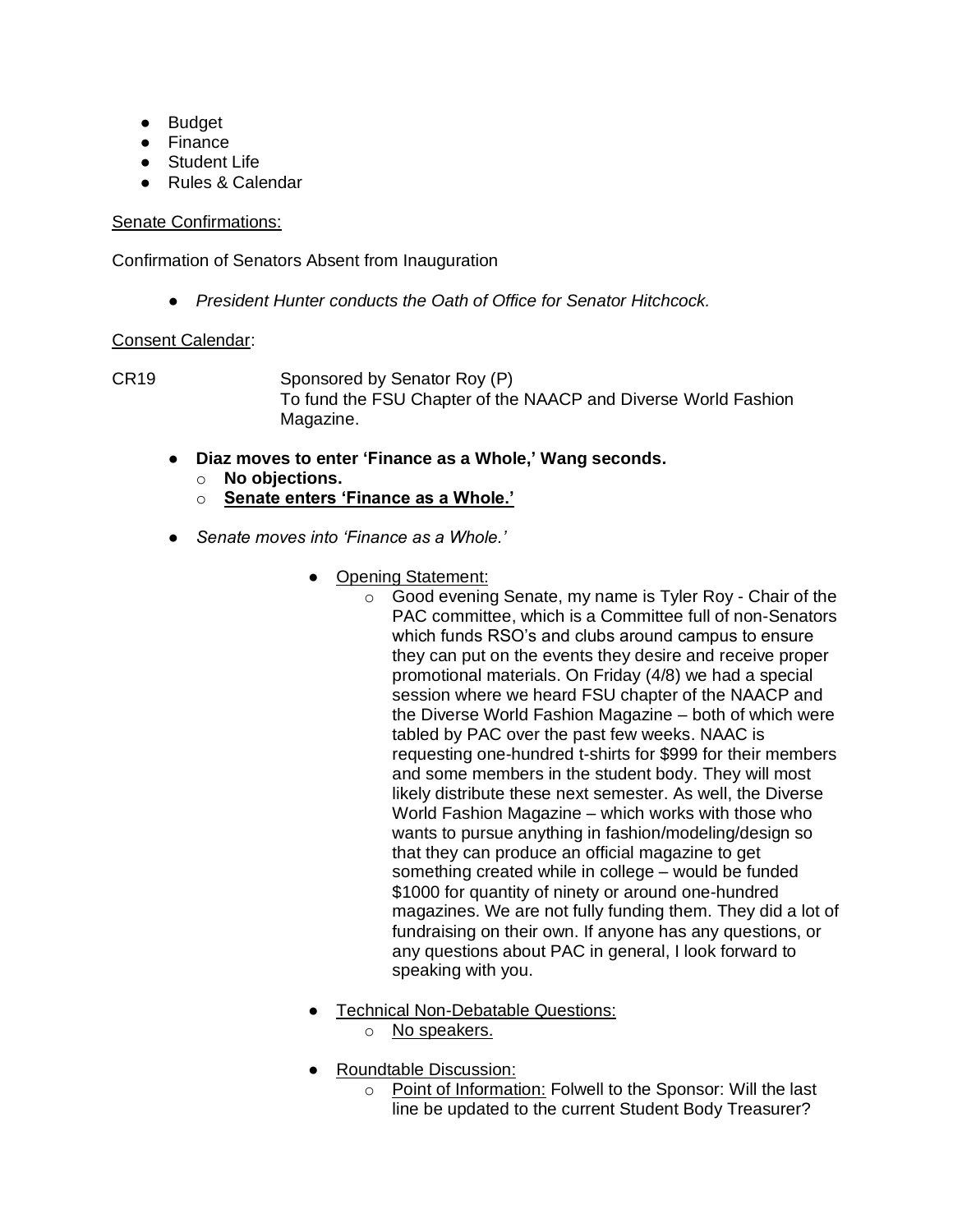- Yes.
- o Point of information: Wang to the Sponsor: How much does each t-shirt cost?
	- Under \$8.
- o Point of Information: Russell to the Sponsor: I was a part of the Diverse World Fashion Magazine and they sold their magazines, did they discuss if they would be selling these magazines to students?
	- They will not be selling these and will be distributing them to the student body for free on-campus to ensure accessibility.
- o Point of Parliamentary Inquiry: Suarez: When we're in Roundtable Discussion we can speak freely? ▪ Yes.
- o Point of Information: Hockett to the Sponsor: It says the number expected to come is one-hundred for the NAACP, and it's available for anyone to attend?
	- They are going to have around 100 t-shirts.
- o Rider: I went to the PAC meeting. I know this is more expensive, but we are getting towards the end of the year, which is why these numbers are larger – to finish the year with final events.
- o Wells: These t-shirts for the NAACP advocate for their community and ensure student engagement, likely why the number is so large.
- o **DuChêne moves to call the question, Tucker seconds.**
	- **No objections.**
	- **The question is called.**
- **Closing Statement:** 
	- o The FSU chapter of the NAACP came around two weeks ago and have been in the process for a while as they didn't request enough at first. PAC tries to double to have enough for their members and the student body to ensure accessibility. For Diverse World Fashion Magazine, this is such a unique opportunity which we love to hear about. This will be a great chance for them.
- **Voting Results:**
	- o **37 yes, 0 no, 4 abstentions.**
	- o **Consent Resolution 19 passes.**
- **Wang moves to exit 'Finance as a Whole,' Soares seconds.**
	- o **No objections.**
	- o **Senate exits 'Finance as a Whole.'**
- *Senate moves out of 'Finance as a Whole.'*
- **Suarez moves to approve Consent Resolution 19.**
	- o **Kariher objects.**
	- o **Suarez withdraws.**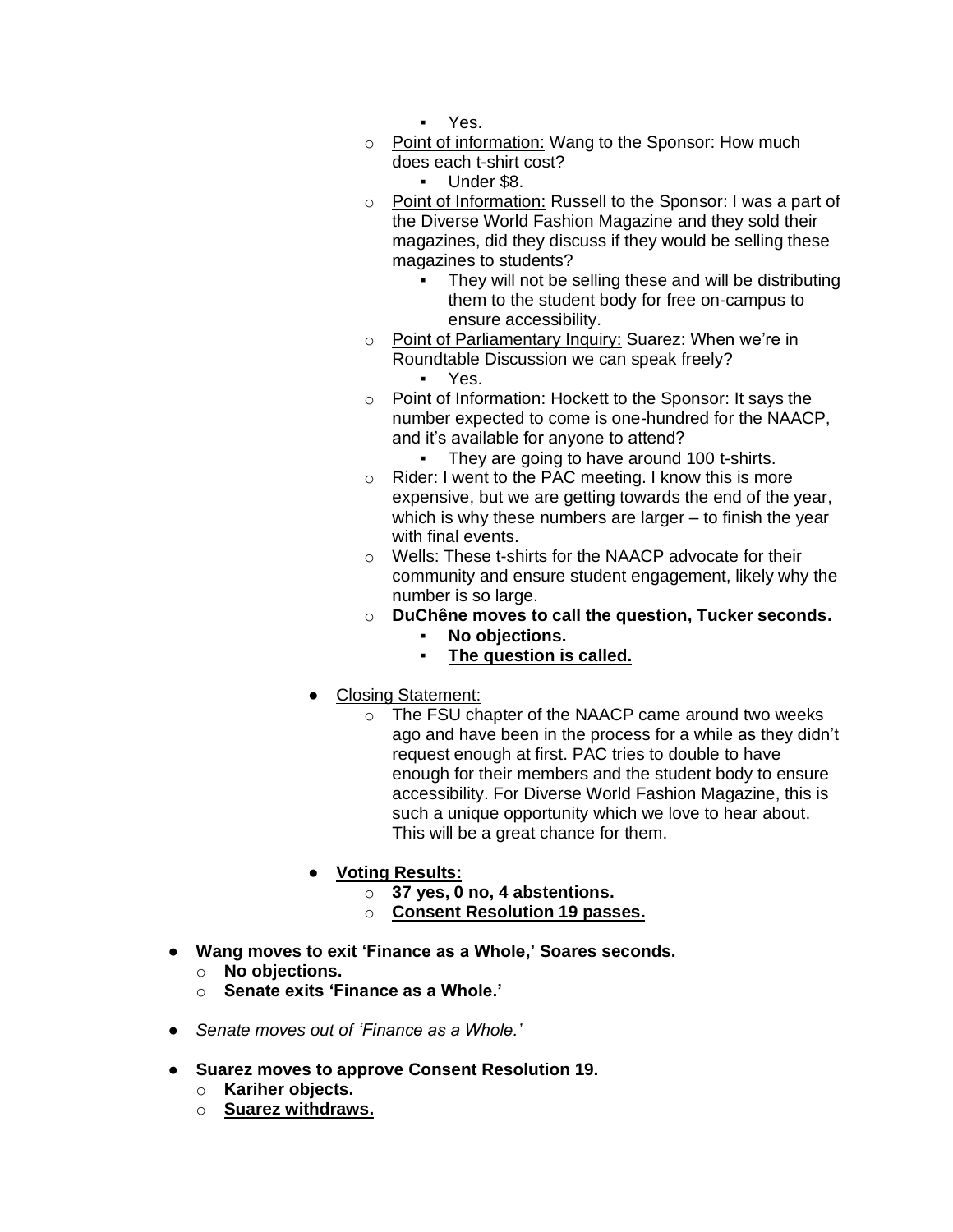- **Diaz moves to approve Consent Resolution 19.**
	- o **No objections.**
	- o **Consent Resolution 19 is approved.**

## Bills First Reading:

| <b>Bill 35</b>     | Sponsored by Senator Beall (P) Hunter (Co)<br>To complete funding for Bill 88 that was passed in the 73rd senate to<br>install one large picnic bench outside of the Rovetta building. The amount<br>listed would be used to cover the freight and installation costs of the table.<br>(Referred to Student Life and Budget 3.23. Tabled in Student Life<br>3.24. 3.31. Tabled in Budget 04.05) |
|--------------------|-------------------------------------------------------------------------------------------------------------------------------------------------------------------------------------------------------------------------------------------------------------------------------------------------------------------------------------------------------------------------------------------------|
| <b>Bill 37</b>     | Sponsored by Senator Diaz (P) Roy, Pfeuffer-Ferguson, Myers, Stewart,<br>Bettley (Co)<br>Providing for more internal accountability by adding the Directors of the<br>Executive Institutes to the list of Major Offices and those appointed<br>officers subject to impeachment by the Student Senate, and for other<br>purposes. (Referred to Judiciary 3.30. Tabled in Judiciary 04.05)        |
| <b>Bill 39</b>     | Sponsored by Senator Diaz and Senator Stewart (P) Barrett (Co)<br>Providing a method by which non-Senators can endorse legislation.<br>(Referred to Student Life and Judiciary 3.30. Passed in Student Life<br>3.31. Tabled in Judiciary 04.05)                                                                                                                                                 |
| <b>Bill 47</b>     | Sponsored by Senator Suarez (P) Wells (Co)<br>To allow first-year college students to represent their peers despite being<br>enrolled in their University Division.                                                                                                                                                                                                                             |
| $\circ$<br>$\circ$ | Suarez moves to place Bill 47 on 'Second Reading,' Hockett seconds.<br>DuChêne objects.<br>Suarez does not withdraw.                                                                                                                                                                                                                                                                            |
|                    | Opening Statement on the Motion:<br>$\bullet$<br>I wanted to bring this to your attention today as this has<br>$\Omega$<br>heen through the proper committees. It's getting close to                                                                                                                                                                                                            |

- been through the proper committees. It's getting close to the end of the year, and I wanted this to be heard prior to that. If you look into the Judiciary Minutes before this, two Committee members stated that they would like to see this Bill face the Senate Floor, and it proceeded to fail. I wanted to place this on the Senate Floor to have the opportunity to hear our opinions this evening.
- Technical Non-Debatable Questions:
	- o DuChêne: Is it true that if this remanded to Committee today, it will be heard in Committee next week, and if it passes on the Floor of the Senate next Wednesday, it will be before the end of the year.
		- Yes.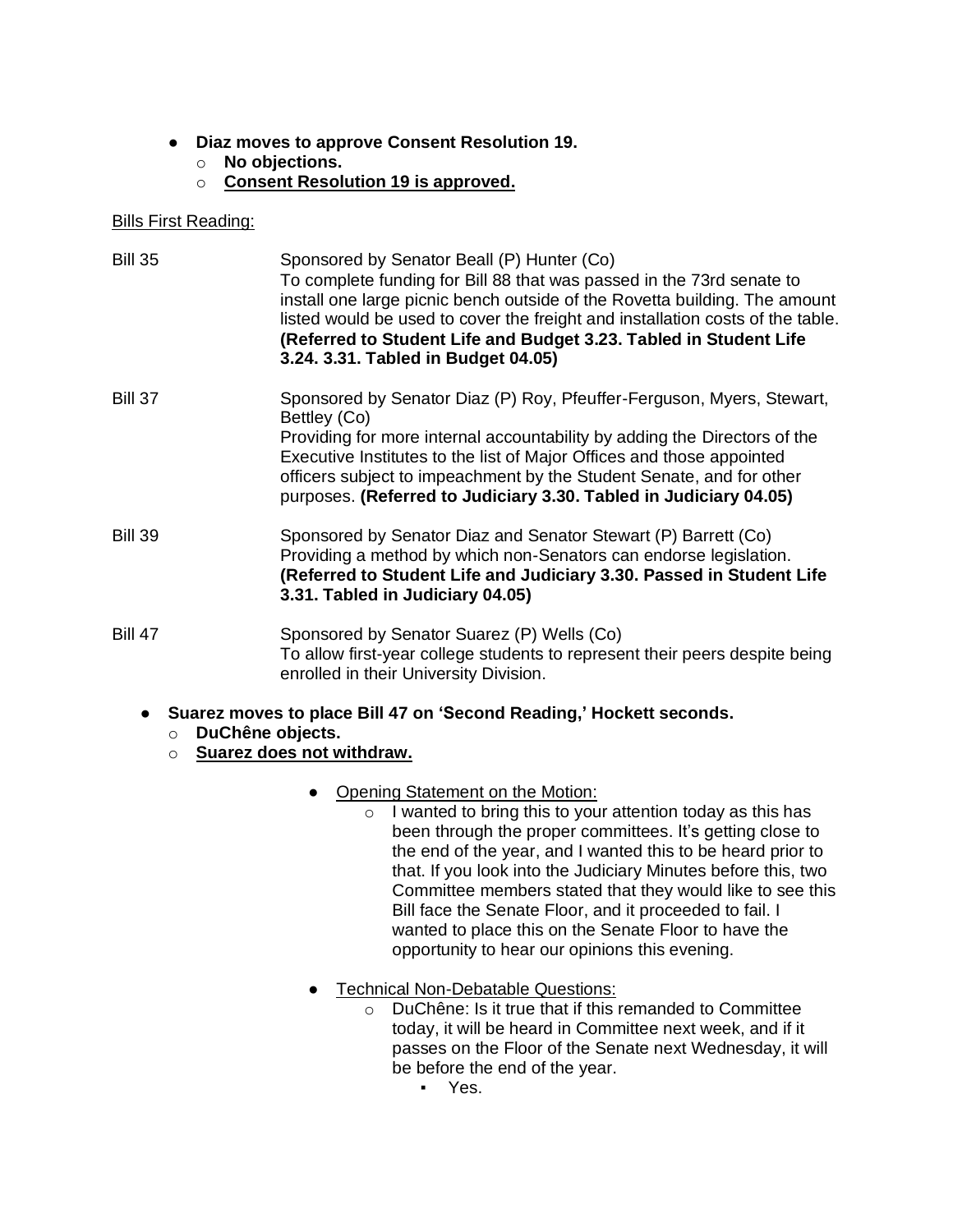- o Tucker: Is this of time sensitivity?
	- No.
- o Bettley: What was the vote count when it failed in Judiciary?
	- $\blacksquare$  1 yes, 2 no.
- First Round of Pro:
	- o No speakers.
- First Round of Con:
	- o DuChêne: Placing this on 'Second Reading,' circumventing the Committee process, only typically happens in this Chamber when something is urgent or time sensitive. This Bill will go to its two Committees (Student Life and Judiciary) this week and next week, and can be heard on the Floor of the Student Senate next Wednesday (4/20). Last week, this Bill failed in Committee and I do not believe that placing the exact same Bill with no changes - as it failed in Committee last week - on 'Second Reading' is appropriate, especially if it's not time sensitive and can be heard next Wednesday (4/20) after its gone through its due course.
	- o Soares: I believe we have Committees for a reason, and it would be wasting time to speed up the process for a Bill that's not time sensitive.
	- o Point of Information: Boisvert to the Sponsor: If this motion fails today and the Bill goes through Committee, and fails in Committee, can this same motion be brought up next Wednesday (4/20)?
		- President Hunter: You can put a Bill on 'Second Reading' at any time, so technically yes. Typically, it needs to be different in some extent.
	- o Bettley: There are Committees for a reason and when we had our last Senate meeting before numerous Senators termed out, we were asked not to place things on 'Second Reading' unless we were terming out as those are the only Bills/Resolutions that are time sensitive as if they were not heard on that day, in that Meeting, the Sponsors of those Bills would have had to pick up someone to sponsor the Bill in this Senate. There is a reason why Bills should be placed on 'Second Reading,' and it is because a Bill is extremely urgent or time sensitive; this Bill is neither of the two.
	- o Tucker: I was the sole Senator voted 'yes' before it failed, with that being said I do believe we have these processes for a reason, and I think we need to stick to those processes. However, when that Bill comes back I will be speaking in support of it again, but we must stick to our processes.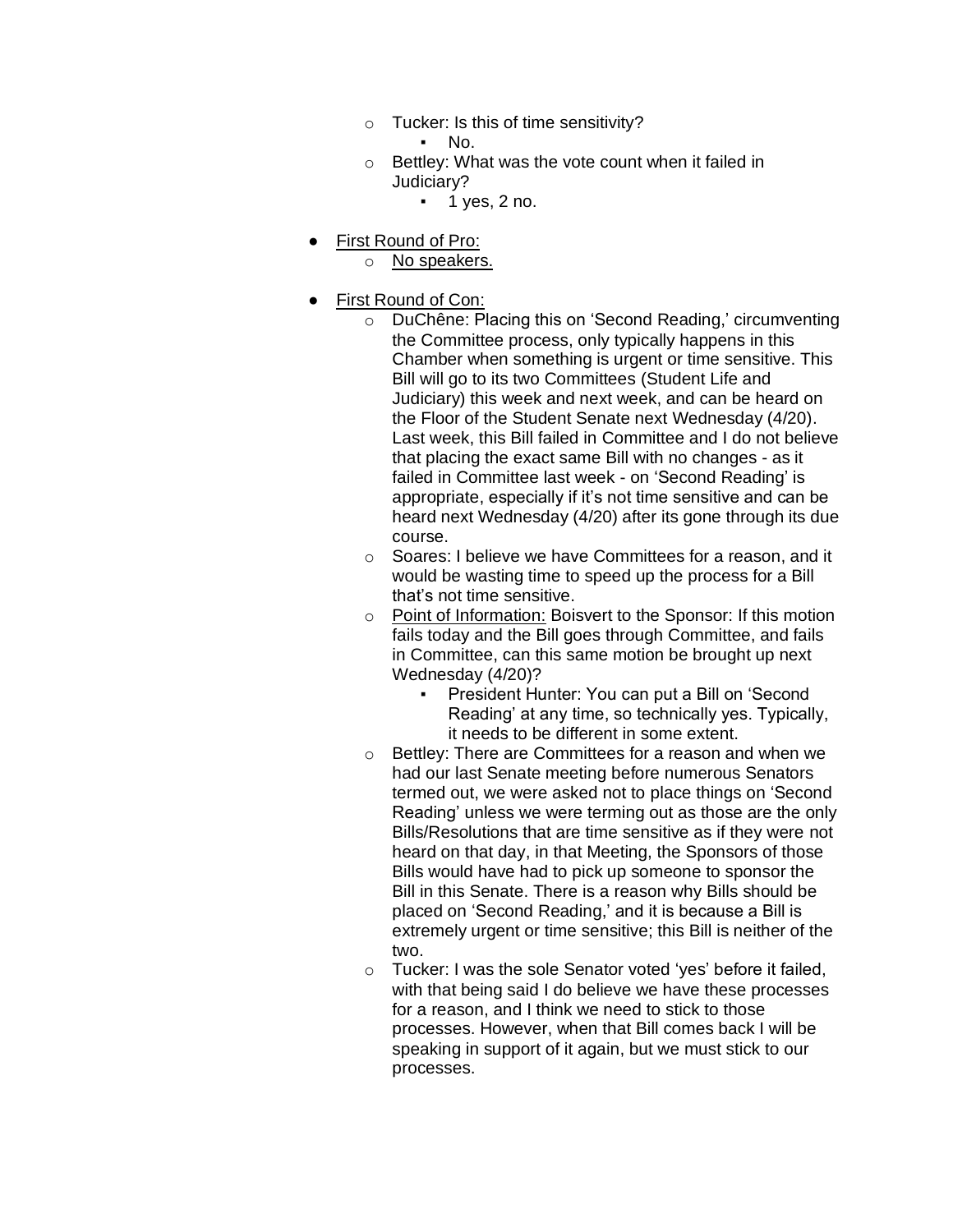- o **Barrett moves to call the question, Wang seconds.**
	- No objections.
	- **The question is called.**
- **Closing Statement:** 
	- o I understand and am aware of the process and due diligence of Committees. This Bill failed for wrongful reasons, when it was spoken that needed to be heard on the Senate Floor. It's not verbatim form Judiciary and have adopted the amendments from Student Life – it is a new Bill from when I resubmitted it. With that I hope you all vote to hear it tonight to exercise the processes we may utilize.
- **Voting Results:**
	- o **5 yes, 33 no, 3 abstentions.**
	- o **Bill 47 is kept on 'First Reading.'**

### Bills Second Reading:

Bill 36 Sponsored by Senator Diaz and Senator DuChêne (P) Pfeuffer-Ferguson (Co)

Restructuring the statute pertaining to the Senate Award for Excellence and providing procedural guidelines for nominations. **(Referred to Judiciary 3.30. Passes in Judiciary 04.05)**

- Opening Statement:
	- o Diaz: I wrote this Bill because I think the FSU Senate Award for Excellence can be something much greater than it is right now. For those who aren't aware, there is an obscure award in statues called the Award for Excellence that hasn't particularly been given out very frequently. This student body does amazing things. For example, our women's soccer team won the national NCAA Championship, and our Black Law Student Association won the National Mock Trial Competition. I have seen no recognition of that from our SGA and think we should have a mechanism for that via the restructuring of statues. I reached out to the Chair of Student Life, and we found a solution that works.
	- o DuChêne: This can be compared to the Presidential Medal of Freedom as this is the highest civilian honor this body can give out to anybody in the student body who deserves it. This statue change updates some outdated language as proven by its reference to the Student Affairs Committee which doesn't exist anymore. This also gives Student Life something else to do, which I think is something great.
- **•** Technical Non-Debatable Questions:
	- o Wang: Is there a 'Second Reading' for resolutions?
		- Diaz: The Senate President can put something on Calendar for 'Second Reading.'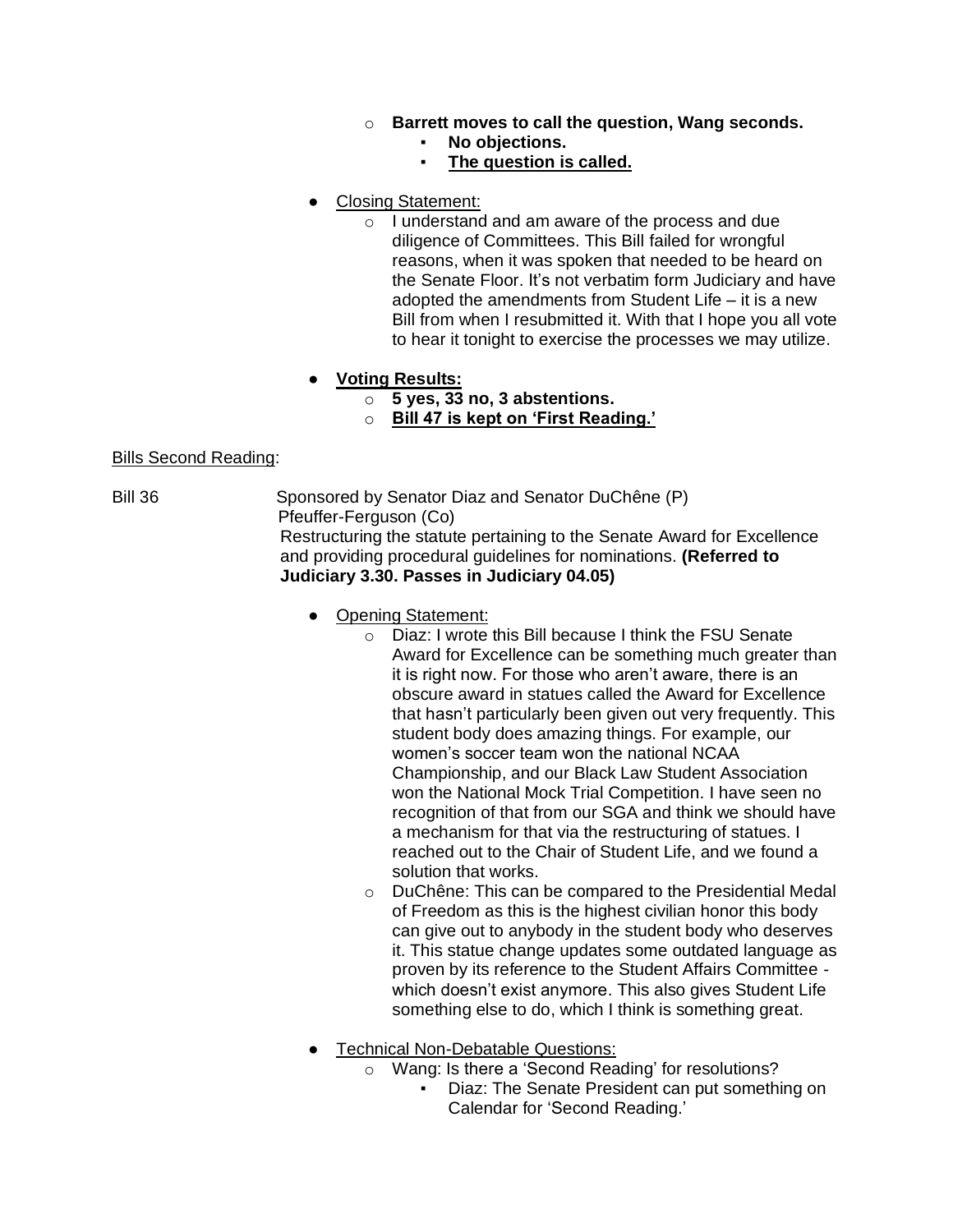- First Round of Pro:
	- $\circ$  Hockett: I think this is a good idea, especially how it can feel at times that SGA is separate from the student body. This promotes the excellence we see on our soccer team and in other RSO's that do great for our community, and I will be voting yes.
	- o Soares: I am in favor of this Bill as I think it's awesome to recognize the student body, especially as that's our position.
	- o Bettley: I think this if fantastic and I commend the Sponsors for finding this. In general, giving a Resolution rather than a written statement will help with cohesiveness of what we do in Senate and give such organizations a physical document encouraging their work on-campus. As someone involved on-campus, I see fantastic students in organizations all the time and that with this passage we can start kick starting this process.
	- o Point of Information: Casiple to Sponsors: What qualifies an RSO or organization to be nominated for this award?
		- Diaz: It's outlined in the last section of Part A.
		- DuChêne: It is up to the Senate's discretion but is a two-thirds (2/3) vote to ensure a larger extent of agreeance and can only give three out per year.
	- o Point of Information: Garner to the Sponsors: Would you be friendly to a motion to increase the hours? ▪ Yes.
	- o Point of Information: Schindler to the Sponsors: Can an outside entity nominate an RSO or organization for this award?
		- DuChêne: No, it's up to the Senate. Of course there is open comment at the beginning of all Senate meetings if you are a liaison or in constant contact with an RSO on-campus and are seeing great work, you can network with Senators and pitch the idea for this award. There is flora to express their desire for this award, but it will ultimately come back to Senate.
	- o Point of Information: Boisvert to the Sponsors: Is there a specific reason why there are no rounds of 'Con' for nominations?
		- DuChêne: It's the precedent we have for all of our awards. When we nominate our fellow Senators for the Hall of Fame, we don't speak in 'Con.' We want to speak in favor of our friends but if you don't feel they deserve the award then vote 'no.'
	- o **Garner moves to amend to change a "maximum of three (3) awards" to a "maximum of five (5) awards," Turkomer seconds.**
		- **No objections.**
		- **Authors find it friendly.**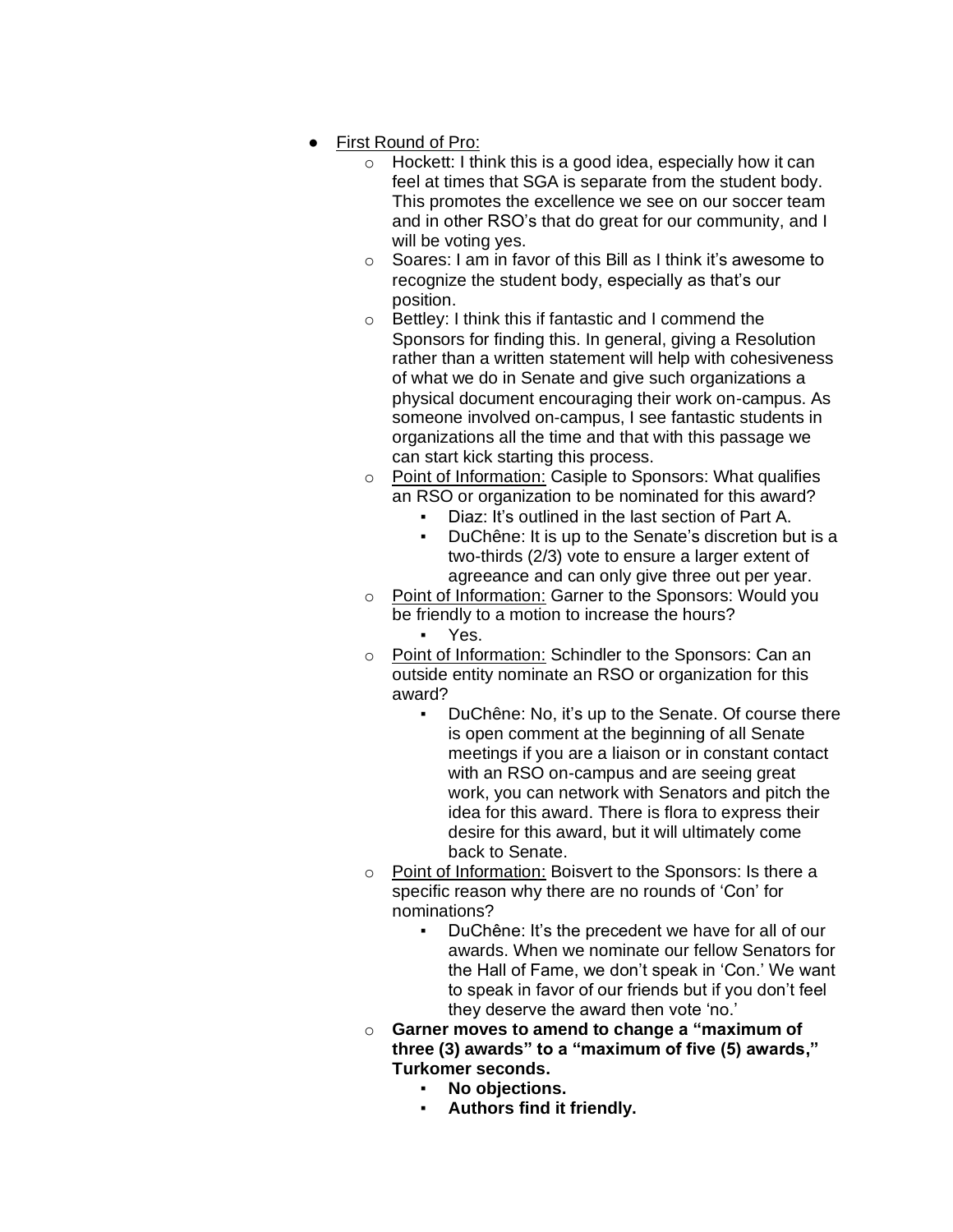## ● **Amendment adopted.**

- o Point of Information: Folwell to the Sponsors: In the last part of Section B, it says "the FSU Student Senate Award for Excellence shall be a certificate or other memento decided and provided by the Student Senate," are those conditions at the very end decided by the Senate President, applicable to both the certificate and other memento?
	- Diaz: I wrote it that way so the Senate President can decide what they want.
	- DuChêne: This would fall under the same procedure – keeping it in-line with all of our other Senate awards – that it is up to Senate Leadership and the Advisors to coordinate purchasing plaques or whatever they deem appropriate. It would be at their discretion to determine the appropriate designation.
- o **Tucker moves to pass by unanimous consent.**
	- **No objections.**
	- **Bill 36 passes by unanimous consent.**

Bill 40 Sponsored by Senator Bettley (P) Transferring \$1500.00 from the Pride Student Union Food Category to their Contractual Services Category to bring a guest speaker for an AASU x Pride Speaker on April 21st. **(Referred to Budget 3.30. Passed in Budget 04.05)**

- Opening Statement:
	- o This is just a transfer of funds from one category to another. When an Agency needs money for one category, when that money is in a different category, in order to use the proper funding one of us must transfer the money. Ash Soto is on the Executive Board for Pride and they came to me, asking me to write this for their speaker event. AASU is also contributing \$3,000 (the rest of their 'Contractual Services') and asked Pride to put in \$3,500. The speaker is going to be Schuyler Bailar. Currently Pride has a little over \$4,000 in their 'Contractual Services' category, but they wanted to put the rest of their 'Food' money into that category to be able to use all of that money for Pride month in June.
- **Technical Non-Debatable Questions:** 
	- o Boisvert: How do you spell the name of the speaker?
		- Schulyer Bailar.
- First Round of Pro:
	- o Hockett: This Bill is straightforward and helps RSO's do exactly what they are meant to get help from us for. It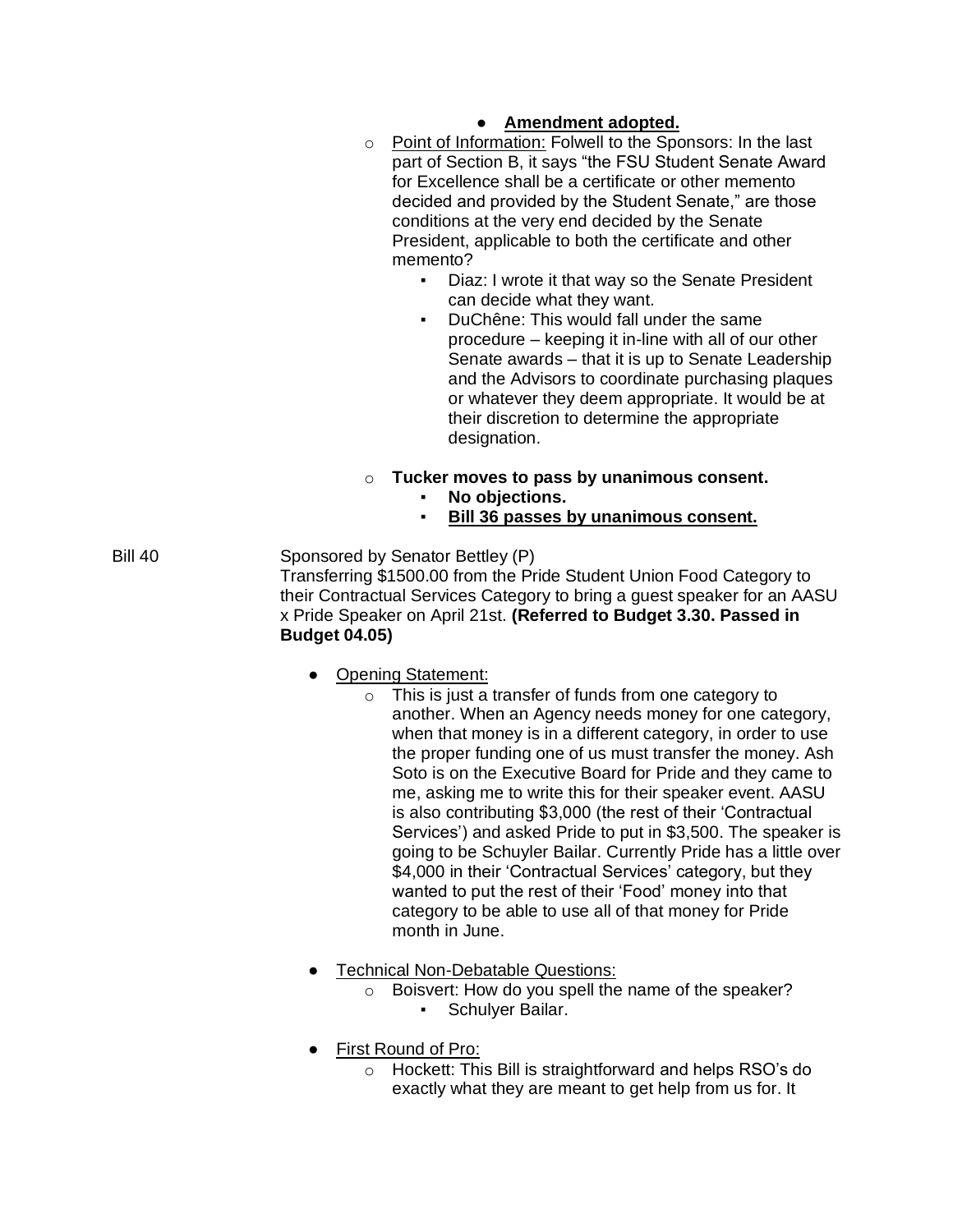seems the Primary Sponsors has talked to the right people ahead of time, so I think this is a great Bill.

- o **Bell moves to pass by unanimous consent.**
	- No objections.
	- **Bill 40 passes by unanimous consent.**

Bill 41 Sponsored by Senator Wang (P) Bettley, Gonzalez, Little, Rivers, DuChêne (Co) Allowing seats without sworn-in senators to become vacant. **(Referred to Internal Affairs and Judiciary 3.30. Passed in Internal Affairs 04.04.** 

• Opening Statement:

**Passed in Judiciary 04.05)**

- $\circ$  This Bill is closing a loophole that currently exists in Statutes. If a Senator does not get sworn in at Inauguration and does not come to the next few Senate meetings, they can technically hold their seat until a successor is sworn in at the next Inauguration. This allows someone to circumvent the process of participation in Senate and allows them to hold a leadership title without doing any of the work. This Bill was amended in Judiciary, but we don't have any Minutes from that meeting. *RECORDING INAUDIBLE* (00:59:24).
- **Technical Non-Debatable Questions:** 
	- o No speakers.
- First Round of Pro:
	- o **Tucker moves to amend and add Section C1 "An exemption to this applies if a Senator has a valid excuse deemed acceptable by Senate Program Advisors. The Advisor shall notify the Senate President and Pro-Tempore if this exemption is to be applied," DuChêne seconds.**
		- **No objections.**
		- **Author finds it friendly.**
			- **Amendment adopted.**
	- o Point of Information: Suarez to the Sponsor: Why in Section C did you choose this verbiage instead of verbiage similar to a previous Bill about financial certification – pertaining to fourteen days after inauguration?
		- I cannot answer that.
	- o Point of Information: Suarez to the Sponsor: Would the author find it friendly to have such same verbiage?
		- If you present it.
	- o Bettley: I think this would help speed up the process for Senators to become involved in Senate. There are so many people capable that want to be a part of Senate. This would help ensure that more people who want to be here, and want to stay engaged and active, take those seats. I like the amendment, especially as it gives people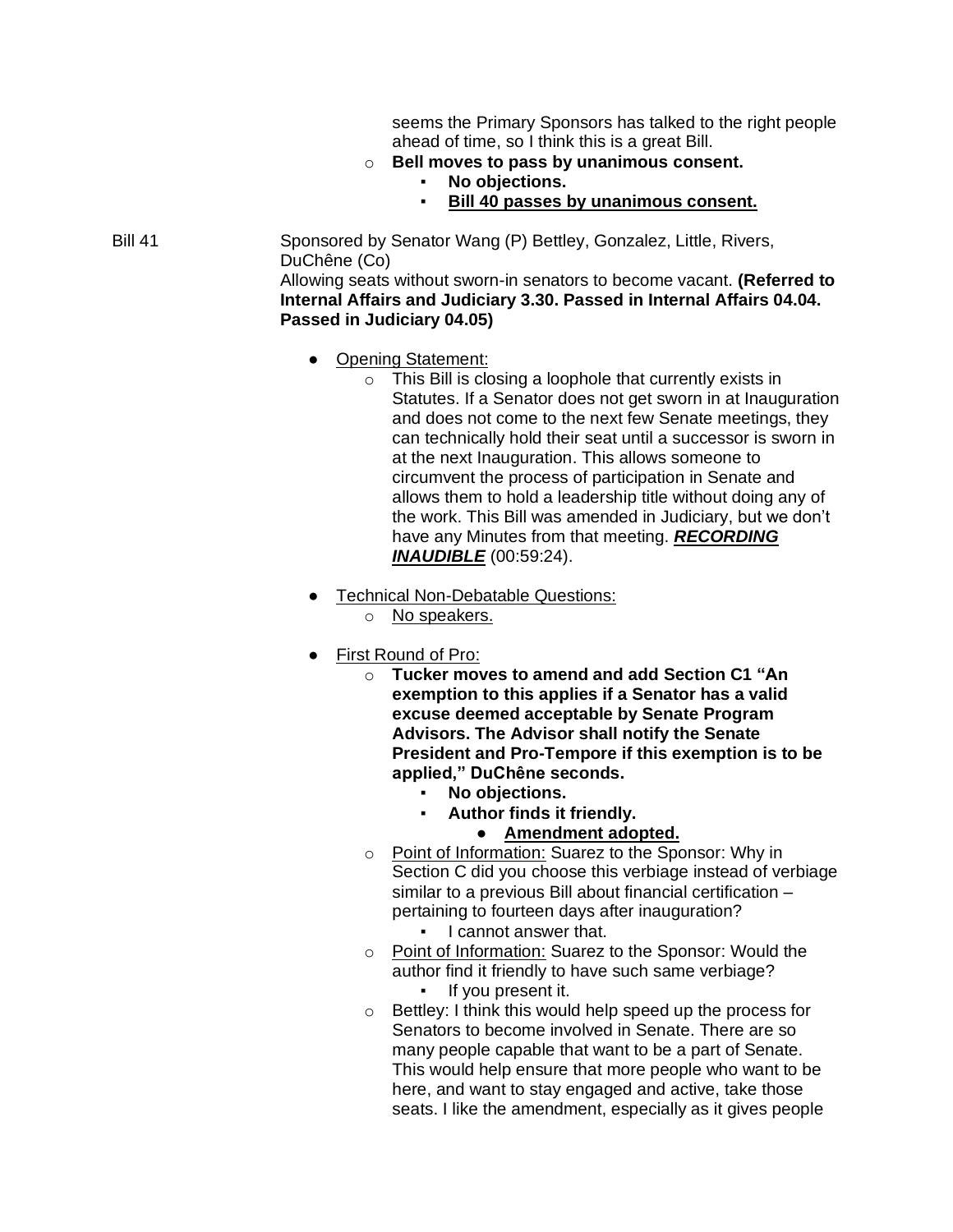more responsibility with the involvement and approval of the Senate Program Advisors.

- o Tucker: I love this Bill. We got elected here for a reason and it's our duty to serve the student body. I'll be voting in support.
- o Downing: Hearing this in Internal Affairs, and now having the Amendment, I think this is a great Bill that will allow more people to become involved in Senate, which was the biggest topic in Internal Affairs pertaining to circumstances where individuals were passionate but unable to attend.
- o DuChêne: I'm speaking in 'Pro' as the author of the financial certification suspension Bill - which gives members fifteen days to be financially certified from their Oath of Office before they are suspended. With this one, it is most common to take the Oath of Office in the Senate Chambers and doing the time based off meetings allows for three explicit chances to enter the Chambers and take the Oath of Office, rather than undergo another, more complicated process.
- *President Hunter relinquishes the Chair to Pro-Tempore Nemeth.* o *Roy is appointed to the Pro-Tempore position.*
	- o Point of Information: Hunter to the Sponsor: Does this account for Summer Senate meetings?
		- No, in Summer Senate when appointed and confirmed by the Senate the Oath of Office is taken then and there, rather than a separate Inauguration.
	- o Point of Information: I don't find it fair that a Senator sworn in during the Spring should have to come to a Summer Senate meeting – just setting the foundation for an Amendment.
		- I'd be open to an Amendment.
	- o **Hunter moves to amend Section C to add, "Should a Senator not be sworn-in by the third Senate meeting after Inauguration, not including meetings of the Summer Senate session if the Senator is not serving within that session, the seat shall become vacant and available for appointment" after the second sentence, Bell seconds.**
		- **No objections.**
		- **Author finds it friendly.**
			- **Amendment is adopted.**
	- o Point of Information: Downing to the Sponsor: This is something we talked about in Internal Affairs - say the individual was elected during the Spring but don't take steps for a proper Leave of Absence for the Summer, would those meetings then count?
		- Yes.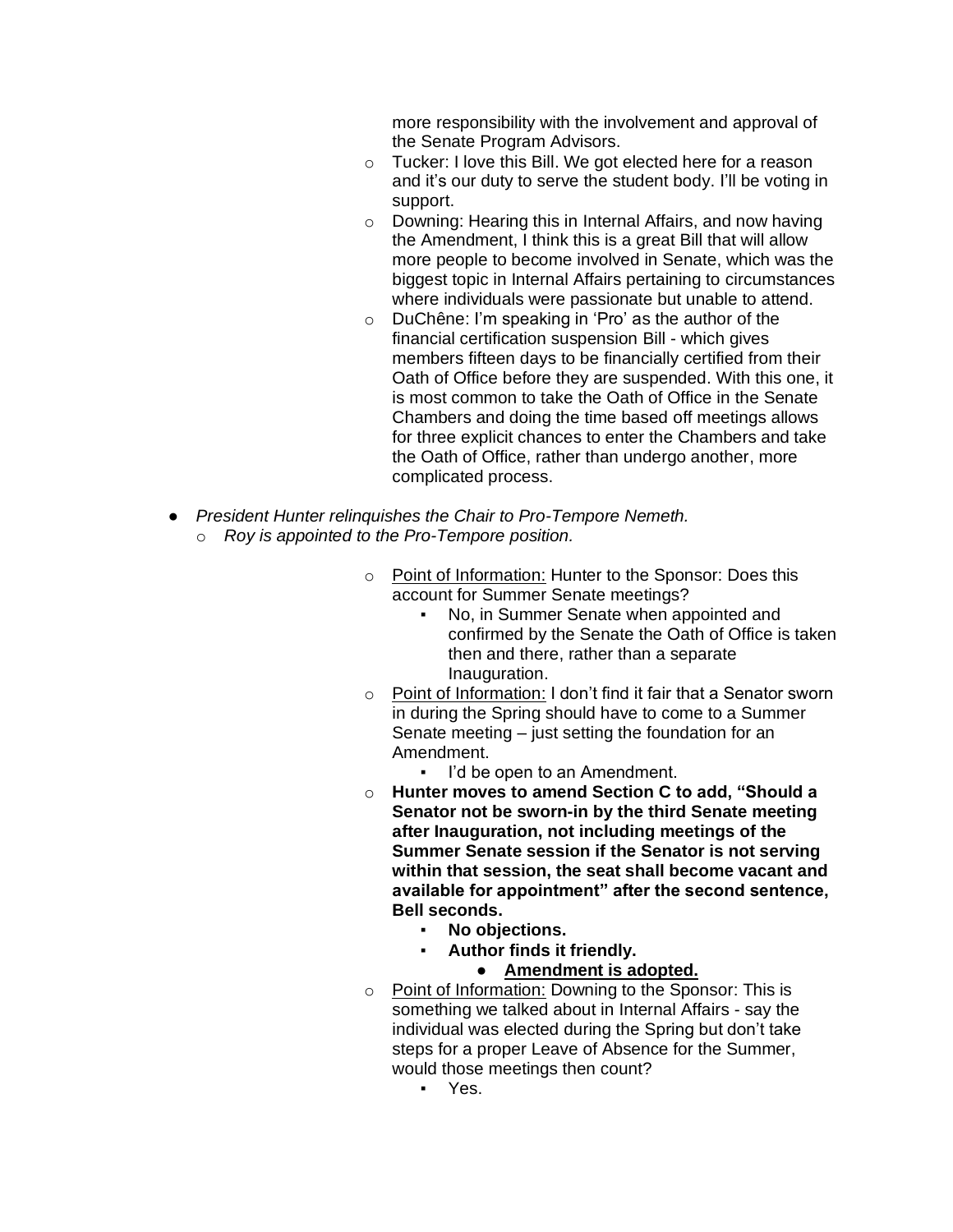- o Point of Information: Bettley to the Sponsor: Would you be friendly to an amendment, adding a Section C.2, pertaining to an exemption that this applies if…pertaining to the aforementioned Point of Information?
	- **RECORDING INAUDIBLE** (01:12:19).
- o Point of Information: Crocker to the Sponsor: Would there be a predetermined list of acceptable excuses, or is it up to the discretion of the Senate Program Advisors?
	- Up to the discretion of the Senate Program Advisors.
- o Point of Information: Hockett to the Sponsor: Does this not apply to Summer Senate at all?
	- For Summer Senate you are appointed by the Student Body President and then confirmed like every other Senator. I don't see the need to add that as you are already there, regardless.
- o **Bettley moves to amend Section C to move Section C.1 to Section C.2, adding a new Section C.1 stating, "This shall not include meetings of the Summer Senate session of the Senator is not serving within that section," while striking replicated verbiage from Section C, Diaz seconds.**
	- No objections.
		- **Author finds it friendly.**
			- **Amendment is adopted.**
- o Diaz: I like this Bill. I had initial reservations when it came through Internal Affairs as it did not include exemptions for extreme circumstances, preventing individuals from being sworn in. I like the Amendments and am voting in support.
- o Point of Information: Schindler to the Sponsor: If it were counted *RECORDING INAUDIBLE* (01:15:31), should that be mentioned in Section C?
	- No because it's implied.
- o Point of Information: Hunter to the Sponsor: Is it clear when it says, "This shall not include meetings of the Summer Senate session if the Senator is not serving within that session" implies the not swearing in, as it currently reads to me with an implication to the whole process, not just the swearing in.
	- $\blacksquare$  No.
- o Point of Information: Bettley to the Sponsor: Would it be more clear if we kept the exception verbiage and said "an exception to this applies…"
	- No, as the third Senate meeting was being referred to specifically.
- o Point of Information: Hunter to the Sponsor: Would it be more clear if it said, "an exemption to being sworn in by the third Senate meeting" *RECORDING INAUDIBLE* (01:17:39).
	- **The three Senate meetings after inauguration.**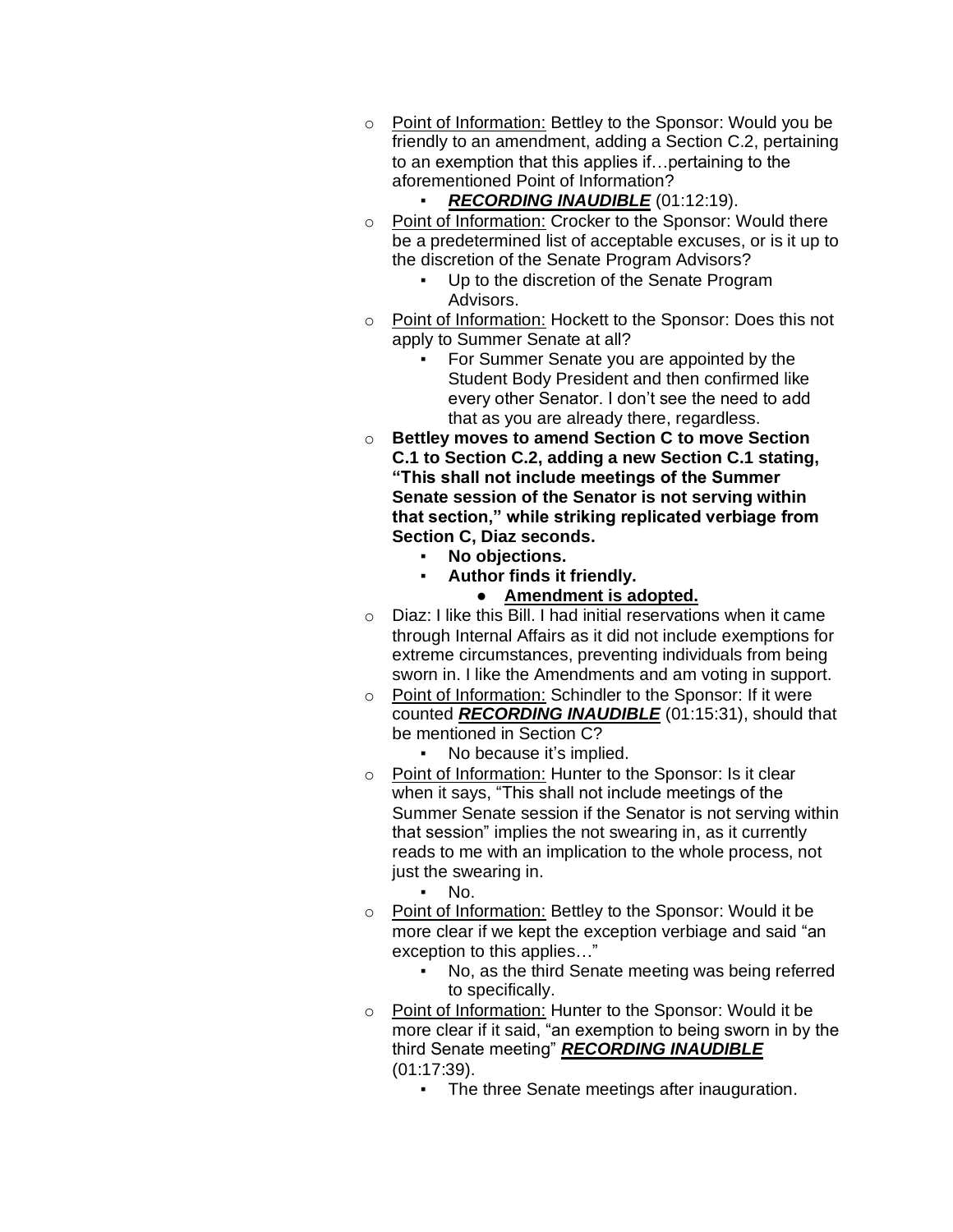- o **Hunter moves back to original text, Soares seconds.**
	- Kariher objects.
	- **Hunter does not withdraw.**
- Opening Statement on the Motion:
	- $\circ$  So, as it stands now if you put it underneath it refers to the whole section above – which would all apply to the Summer Senate. The purpose is that only the three meeting policy would apply to the Summer Senate session. I'd hate for someone to read this and interpret it suggesting that those not serving in the Summer Senate don't have to follow these rules. This keeps it so much clearer and I understand how putting it under looks better, but I think it applies to the whole section if you put it the other way and not just the third Senate meeting part, which is why I had it in commas.
- **Technical Non-Debatable Questions:** 
	- o No speakers.
- First Round of Pro:
	- o Point of Information: Folwell to the Sponsor: Is a Senator serving if they are not sworn in?
		- No Senator can serve if not sworn in.
	- o Point of Information: Folwell to the Sponsor: Should we change the verbiage if they have not yet been sworn in, they cannot serve right away?
		- No, as in Summer Senate a Senator can choose to serve, or not serve, in the Summer session even if they are inaugurated as a Spring Senator could choose to serve in the Summer session if they wanted to as they have already been inaugurated. Unless you take a leave of absence or are not registered for classes you're typically serving in that session of the Senate. The only people who wouldn't be serving are new Senators, who the Sponsor of the original Bill was saying that are appointed and confirmed in the same meeting of the Summer Senate session.
	- o Point of Information: Boisvert to the Sponsor: Is there a rule or order – given that we lost the original Minutes for these edits – this Bill can be sent back to Committees for review and edits?
		- Yes, we can remand back to committee. However, things remanded in committee are typically more divided than this as this is just semantics. But that is possible.
	- o Point of Clarification: Tucker: We spent some time before making the Amendment I proposed and this looks exactly how it did in Judiciary before sending it to the Senate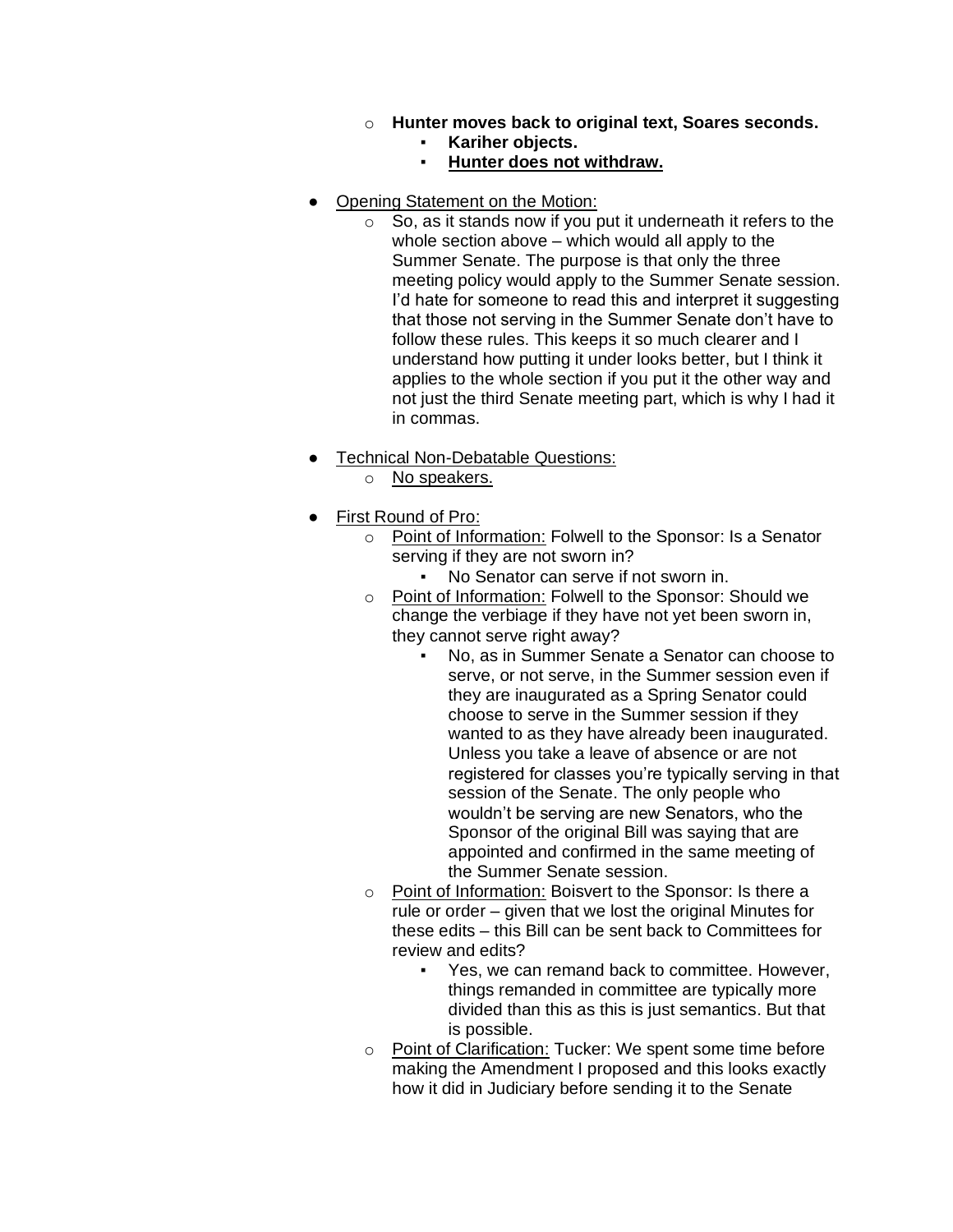Floor, so I believe this won't change much if it gets sent back.

- o **Diaz moves to call the question on the Amendment, Tucker seconds.**
	- **No objections.**
	- **The question is called on the Amendment.**
- Closing Statement on the Amendment:
	- o This is a fantastic Bill. I only stepped down from my position as President because I wanted to make sure these individuals would still have the opportunity to be sworn in.
- **Voting Results:**
	- o **40 yes, 1 no, 0 abstention.**
	- o **Amendment passes.**
- First Round of Pro:
	- o **Garner moves to call the question, Hockett seconds.**
		- **No objections.**
		- **The question is called.**
- Closing Statement:
	- o I appreciate everyone's amendments.
- **Voting Results:**
	- o **41 yes, 0 no, 1 abstention.**
	- o **Bill 41 passes.**
- *Nemeth relinquishes the Chair to Hunter.* o *Roy relinquishes the Pro-Tempore position to Nemeth.*
- 

Bill 42 Sponsored by Senator Wang (P) Duchene, Bettley, Gonzalez, Rivers, Little (Co) Changing election results announcements from New Business to Special Introductions of the Senate Calendar. **(Referred to Judiciary 3.30. Passed in Judiciary 04.05)**

- Opening Statement:
	- o This changes election result announcements from the 'New Business' section to the 'Special Introductions' section of the Calendar. I think election results are special and I yield.
- Technical Non-Debatable Questions:
	- o No speakers.
- First Round of Pro:
	- o Bettley: I think this is a beneficial Bill, especially if people are coming to Senate just to hear election results.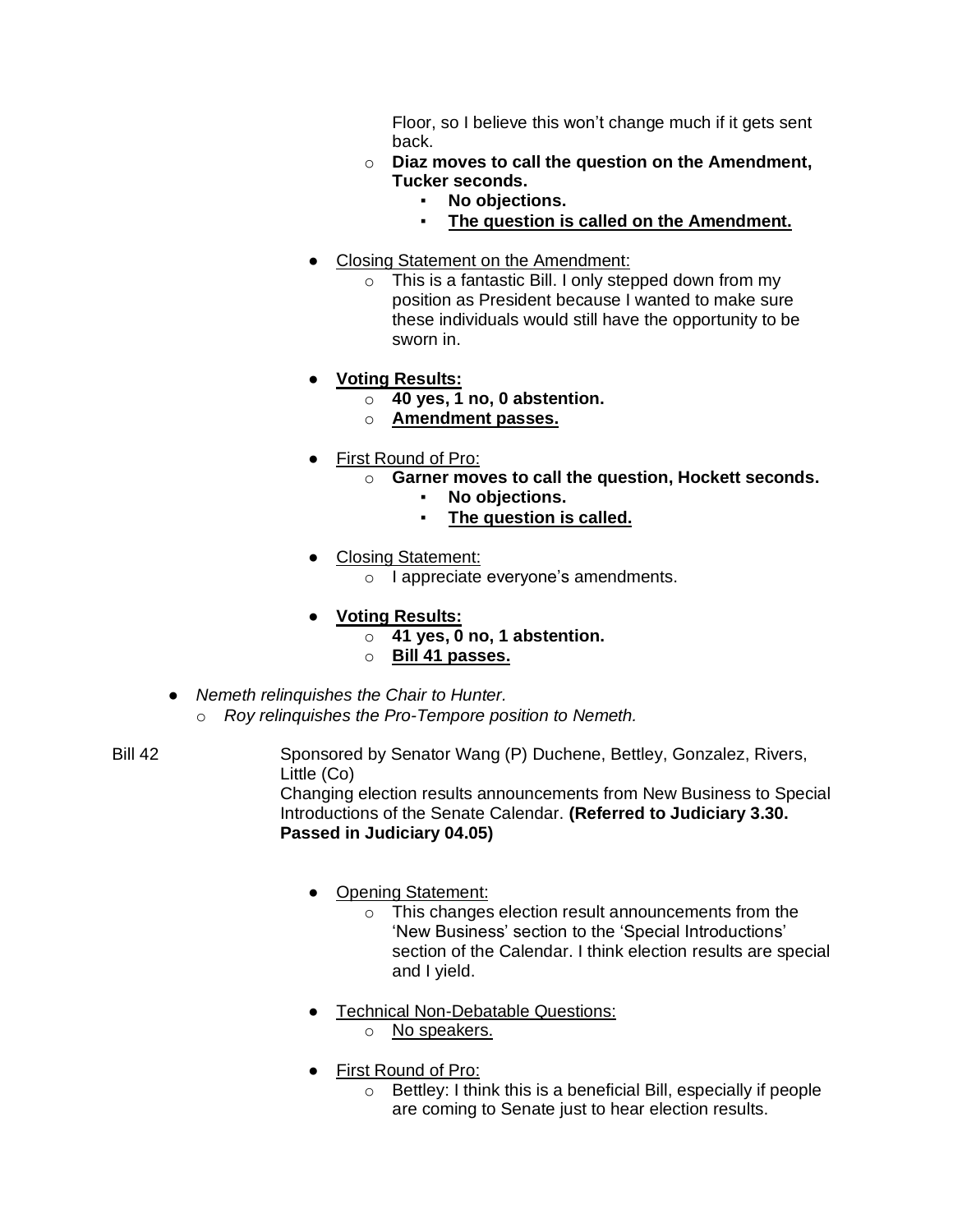Oftentimes they will have to sit through the entire Senate meeting just to see the election results. If the Supervisor of Elections isn't here – or if election results haven't been posted – by the time 'Special introductions' have happened, you can move to 'unlock the Calendar' to go back to 'Special Introductions,' but this just ensures a more cohesive announcement process.

- o Point of Clarification: Hunter: If the 'Special Introductions' announcement is the election results, we will just move onto the next section.
- o Point of Information: Suarez to the Sponsor: If this Bill is adopted, how would that look In the Fall?
	- **The Supervisor of Elections RECORDING** *INAUDIBLE* (01:31:18).
- o Point of Information: Suarez to the Sponsor: As the Panama City campus is an hour behind the Tallahassee campus's time zone, why go through the trouble when that will always be the case?
	- **RECORDING INAUDIBLE** (01:31:38).
- o Point of Clarification: Hunter: We did it that way last election cycle. Typically, it says Eastern Time (EST) on the Announcement, whereas in the most recent past it did not. Typically, it's done in the same time zone but this past time it had to be waited on.
- $\circ$  Tucker: I think this is an awesome Bill and this helps us fix the tension that results from sitting in Senate while waiting for election results.
- First Round of Con:
	- o No speakers.
	- o **Roy moves to pass by unanimous consent.**
		- No objections.
			- **Bill 42 passes by unanimous consent.**
- Bill 45 Sponsored by Senator Drackley (P) Diaz, Hunter, and Russell (Co) To move the duties of the Senate newsletter from the Senate President to the Senate Press Secretary and Senate Historian. This will allow the Senate newsletter to be done more consistently as well as open more transparency of what the Student Senate does to our constituents in the Student Body. **(Referred to Student Life and Judiciary 3.30. Passed in Student Life 3.30. Passed and Amended in Judiciary 04.05)**
	- o **No Co-Sponsor delegated to present on behalf of the Primary Sponsor.**

Constitutional Amendments:

CA 2 Sponsored by Senator Wang (P) To make appointed Temporary Justices subject to Senate confirmation. **(Referred to Internal Affairs, then Judiciary 4.4.)**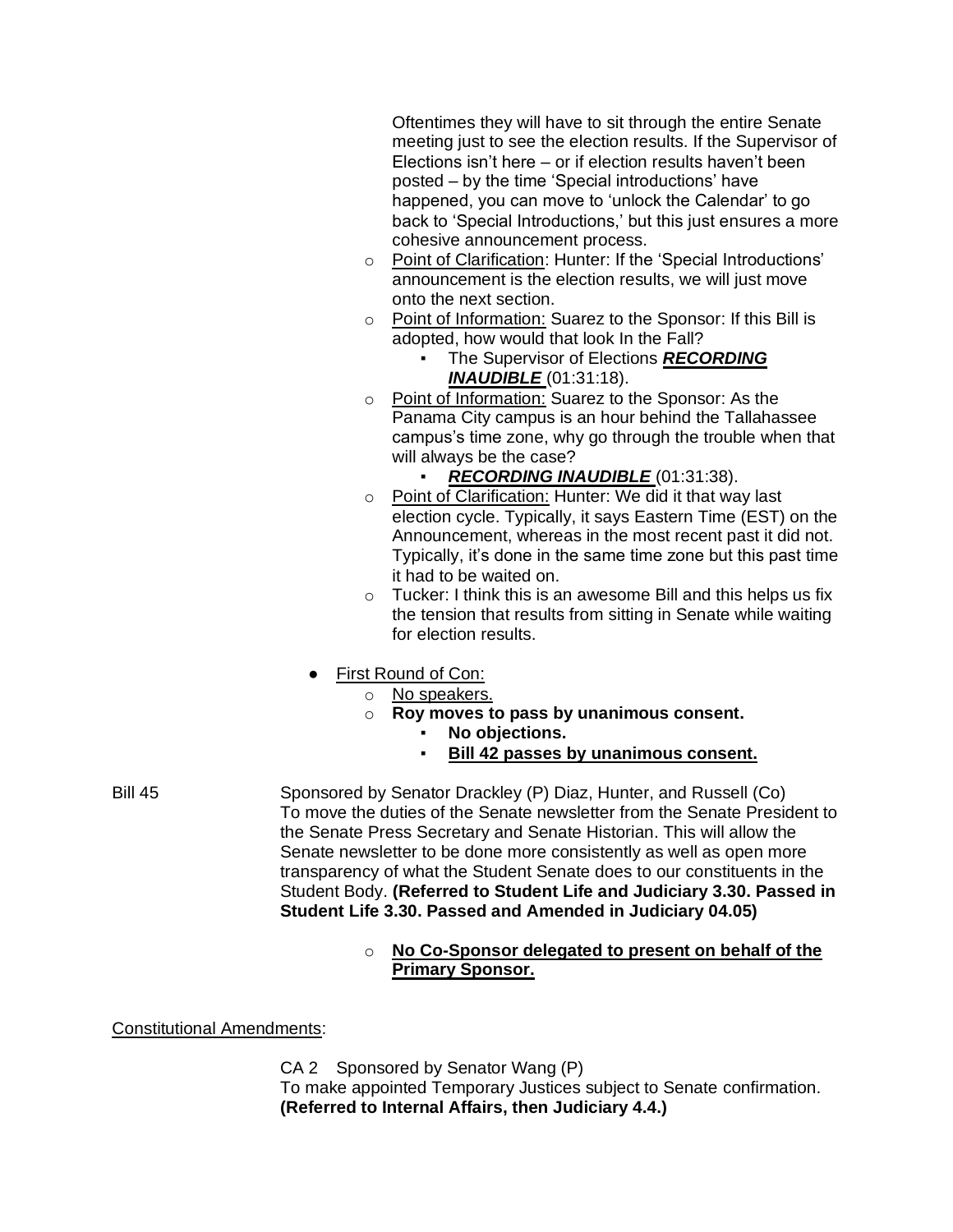### Resolutions:

Resolution 29 Sponsored by Senator Diaz (P) Stewart, Russell, Roy, Barrett, Pfeuffer-Ferguson (Co) Amending Rule 12 of the Senate Rules of Procedure to discourage Senators from indicating or implying that individuals or entities support or oppose legislation without their explicit consent. **(Referred to Student Life and Rules and Calendar 3.30. Passed and Amended in Student Life 3.31.)**

Resolution 34 Sponsored by Senator Wang (P) Rule change outlining the process of voting on additional absences once a Senator is unsuspended in an impeachment hearing held by the Judiciary Committee.

- **Barrett moves to place a Resolution on 'First Reading,' Tucker seconds.**
	- o **No objections.**
	- o **Resolution 35 is placed on 'First Reading.'**
- **Bettley moves for 'Order of the Day,' Tucker seconds.**
	- o **No objections.**
	- o **Senate moves back into the 'Order of the Day.'**
- *Senate moves into 'Statements of Dissent.'*

### Unfinished Business: None.

- **Barrett moves to unlock the Calendar to go back to 'Resolutions,' Soares seconds.**
	- o **No objections.**
	- o **Senate moves back into 'Resolutions.'**
- *Senate moves back into 'Resolutions.'*

### Statements of Dissent: None.

### New Business:

- PAC Chair Election
	- o **Barrett moves to open the Floor for PAC Chair nominations, Bell seconds.**
		- **No objections.**
		- **The Floor is opened for PAC Chair nominations.**
	- o **Diaz nominates Turkomer, Russel seconds.**
		- **Senator Turkomer accepts the nomination.**
	- o **DuChêne moves to close the Floor for PAC Chair nominations, Wang seconds.**
		- No objections.
		- The Floor is closed for PAC Chair nominations.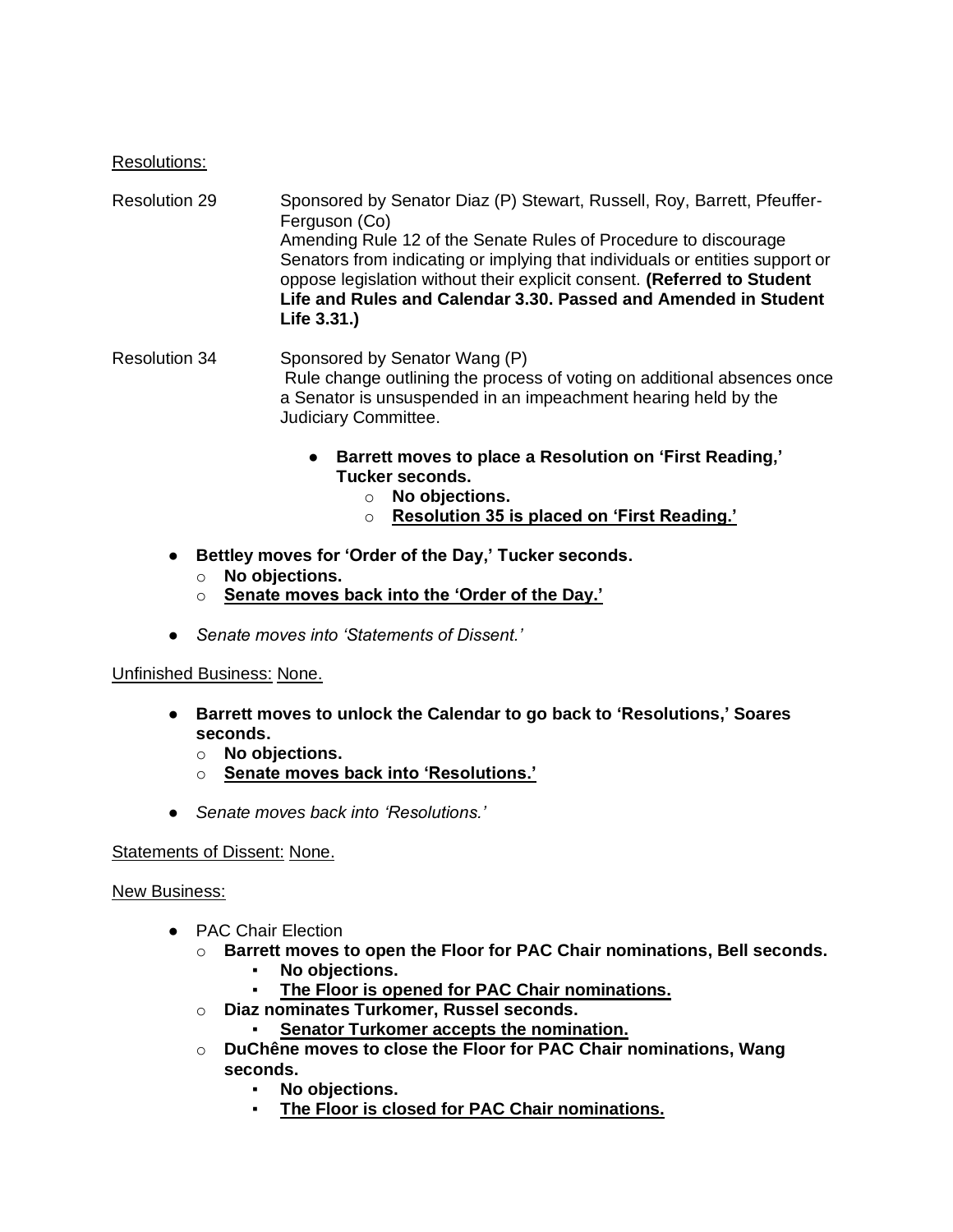- *Senator Turkomer is elected as PAC Chair.*
- RTAC Chair Election
	- o **DuChêne moves to open the Floor for RTAC Chair nominations, Soares seconds.**
		- No objections.
		- The Floor is opened for RTAC Chair nominations.
	- o **Barrett nominates Rider, Suarez seconds.**
		- **Senator Rider accepts the nomination.**
	- o **DuChêne moves to close the Floor for RTAC Chair nominations, Weintraub seconds.**
		- No objections.
		- **The Floor is closed for RTAC Chair nominations.**
- *Senator Rider is elected as RTAC Chair.*
- Committee Leadership Elections:
	- o Judiciary:
		- **Chair Myers.**
		- **Vice Chair Maglin.**
	- o Internal Affairs:
		- **Chair Diaz.**
		- **Vice Chair McMahon.**
	- o Budget:
		- **Chair Bettley.**
		- **Vice Chair Long.**
	- o Finance:
		- **Chair Garner.**
		- **Vice Chair Hockett.**
	- o Student Life:
		- **Chair DuChêne.**
		- **Vice Chair Barrett.**

### Closing Announcements:

- DuChêne: The College of Fine Arts has a lot of programming this weekend. The Circus is happening this weekend and is sold out on the ticket website, but you can get pre-banded for the Circus, several hours in advance and return at the time of the showing. 'Days of Dance' is beginning this weekend and will go through next weekend. Student artist are putting on a lot of events this weekend.
- Garner: Thank you to all those able to come to the Symphonic Concert. It's great seeing so many new faces. Please come to Committee meetings and stay involved within Senate.
- Tucker: Thank you for coming out you all did amazing. Please done hesitate to reach out to me for any questions or assistance. I will put the flyer in the chat for the DEA guest speaker.
- Bettley: Please feel free to reach out if you want help on legislation, etc. We are all here to support you. I know the feeling of initially being overwhelmed and want to make sure you all feel supported.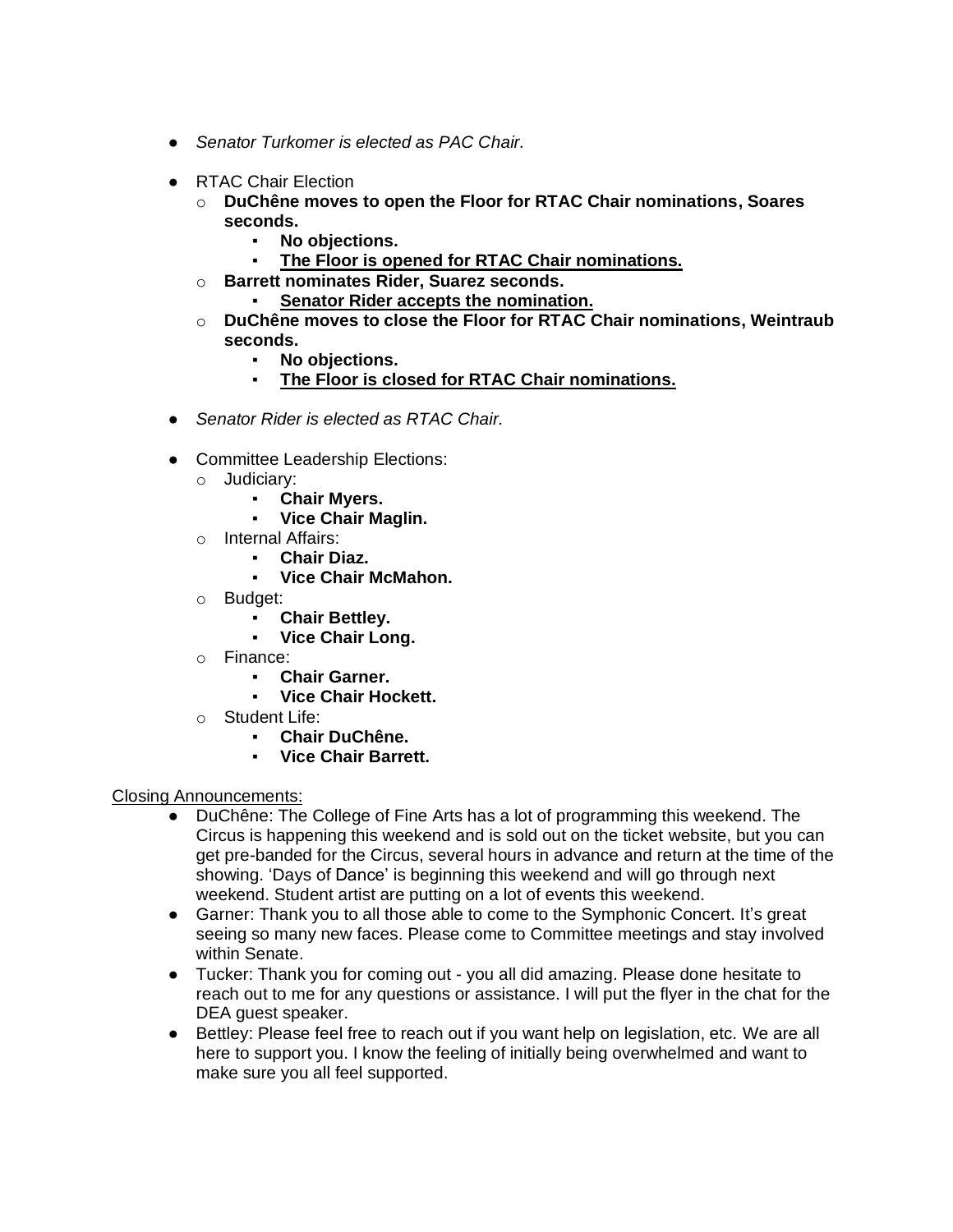- Turkomer: The College of Social Science Public Policy Leadership Council will be having Study Slam sessions from 6:00-8:00pm in the ACE Learning Studio next Monday (4/18) and Wednesday (4/20). They will also be handing out breakfast in Bellamy from 10:00am-1:00pm next Thursday (4/21), and Frother's Daughter will be outside of Bellamy from 10:00am-12:00pm next Friday (4/22).
- Hockett: To the new Senators, I hope that you are all willing to work together with all of us and build off one another to find a collaborative team. I'm an open book if you have any questions, please reach out.
- Roy: Most of my announcements are in Tyler Roy news. If you were able to get a copy, please read it. We have stuff happening with numerous RSO's, and one of the best things we can do here is support clubs and RSO's. Whether funding through PAC, voting in Senate, or going to their events, make sure to support these organizations.
- Boisvert: As a new Senator I just wanted to thank all the incumbents for being so helpful in this transition – you guys have been incredibly welcoming.
- Point of Personal Privilege: Bettley: PAC Adjunct Liaison Roy is graduating soon, so if anyone wants to take up Tyler Roy news please do, but I request it remains in his name.

## Officer Announcements:

- Press Secretary Allen: I apologize for not being in the procedural meeting, however I wanted to introduce myself. The main thing I do is handle all the social media, so if you have any pictures you wish to be shared, please send it to me. In regard to dress code, I think it's disrespectful if you show up in these Chambers and are not in the dress code (business casual). It's also extremely important that you behave in the correct manner in these Chambers as it's an honor for all of us to be here and your actions will show up on the Instagram and other social media platforms via pictures. If you're on your phone it will be posted on our social media. If anyone on the leadership team is on their phone it's for a role of their position. Please be respectful of that. The definition of business casual pertains to "relating to or denoting a style of clothing that is less formal than traditional business wear but is still intended to five a professional and businesslike impression." Some basic ideas of what we could be considered business casual are shown. Chair DuChêne is a great example along with Senator Wang, you can still show off your style. Listed is what not to wear – jeans can be done correctly, but oftentimes cannot be done correctly. There are some exemptions to these rules. Think before you come here, and what you would look like posted on the social media.
- Parliamentarian Rowan: Congratulations to the new Senators on their first Senate meeting. This went surprisingly smooth so congratulations on those picking up on things – very quickly. Again, I am your Parliamentarian and am always here to help you out. Thank you all and have a great night.
- Historian Cofer: I apologize for the delay in the Budget Committee, I think I'm going to stick to the Minutes. These Minutes will be short so if you did speak, please make sure I have spelled your name correctly and please reach out if you have any questions.
- Clerk Latiff: Congratulations again. We had a fantastic beginning to our journey working together and I look forward to the future. Whenever you send any Resolutions or legislation it goes to my email [\(senateclerk.fsu@gmail.com\)](mailto:senateclerk.fsu@gmail.com). If you have any questions, please email me. Goodnight.
- Pro-Tempore Nemeth: Congratulations to our new Senators I am sad we only have one meeting left before the end of the Spring semester, but I am proud of you so far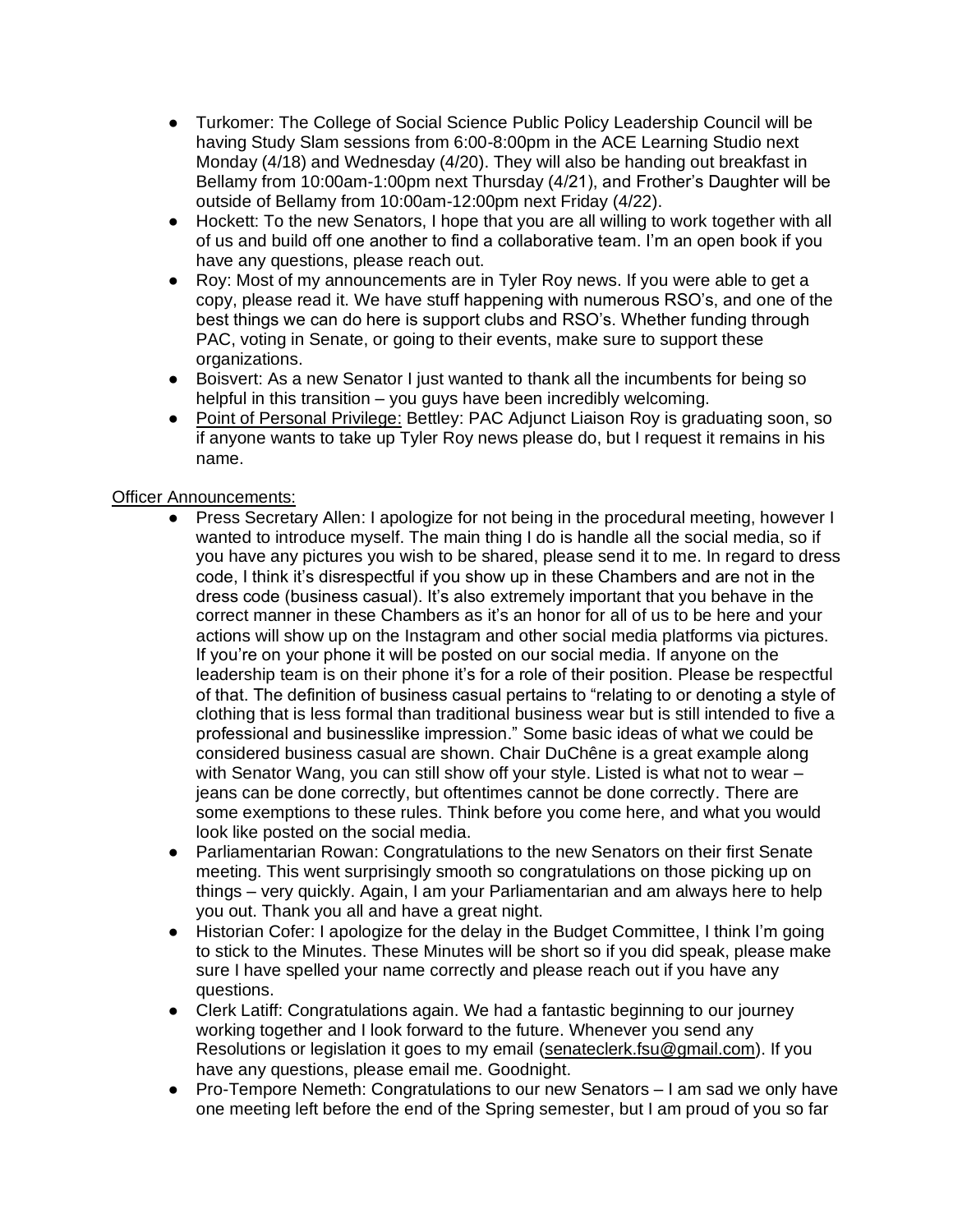and loved the healthy dialogue and debate. I think this was a great first Senate meeting and your closing announcements were very endearing. Please review your Canvas announcements – especially the to-do list and the PowerPoints. Please complete the financial certification, I will be doing check-ins next week. My office hours are from 2:00pm-4:00pm tomorrow if anyone still has any issues or questions. My Zoom link is under the Office of the Senate President tab on the SGA website, or you can email me.

President Hunter: All new Chairs and Vice Chairs will be putting this individual as their main contact when deciding meeting times. Every Committee needs to decide their meeting time noon tomorrow (4/14) and email it to myself, Pro-Tempore Nemeth, Jacalyn Butts (one of our Advisors), and Ben Young (the Webmaster) – I will post this all on the Canvas. Chairs and Vice Chairs need to also create a group chat with myself, Jacalyn, and Pro-Tempore Nemeth along with all your Committee members to communicate meeting times. Chairs and Vice Chairs must decide on a meeting time between Friday and Wednesday of next week. If you're Chair decides on a time you cannot meet, message me by tomorrow (4/14) 11:59pm so that we can have all of this ironed out by tomorrow. Liaison positions will be posted and any Senator who would like to be a liaison will be appointed if you reach out to me and it has not already been requested. Next week we will be talking about summer leaves of absence and what that entails/what is required. When you email us, it needs to be cc'd with Jacalyn on it for another pair of eyes on everything. We have been already getting emails and I would like to establish etiquette so if it has anything to do with the Committees, Bills, Resolutions, etc., try to add myself, Pro-Tempore Nemeth, and Jacalyn for oversight. You all did fantastic today. Thank you to everyone who could come to the SGA retreat. Next time the opportunity comes please attend – we would love for more people to come.

### Advisor Announcements:

● Dr. Williams: Congratulations to all the newly inaugurated Senators. Jacalyn Butts is your point of contact. I will be here, and it is rare for me to make announcements. You all did an amazing job. There are the 'Four C's' – Commitment, Communication, Confidence and *RECORDING INAUDIBLE* (02:47:16). For commitment, ee hope to see you from start to finish. Hopefully you researched what you were getting into as some Senate meetings take longer than others. I want to make sure you're committed and signed up for something you want to be a part of as there are a lot of students who would love to take your position. If you cannot keep your commitment, you must communicate that with us. It is amazing we have a full Senate leadership team. In leadership we must communicate and be confident, so look at older Senate meetings to practice and ask questions. Confidence will grow the more you come to Senate. Come to Senate confident. I do a 'happy dance' when I hear good questions and am one who applauds when you ask good questions on the Floor. Senator Boisvert asked great questions this evening, particularly regarding what to do with legislation to prioritize our time management. There are some things that may mean to be fixed with legislation and we don't have to be in a space full of disagreement. If we find ourselves making a lot of corrections, we need to ask those questions if we need to push forward. Questioning is good, and alternative perspectives are beneficial. I want you to feel confident in asking your questions. I want you all to think how we share and value time – are we taking too long or losing interest on legislation? You should be able to bring your legislation to the table, withstand scrutiny, and be efficient. Think about how you make sense of time - want you all to think on that level. If you are creating a product and it comes to an end result and